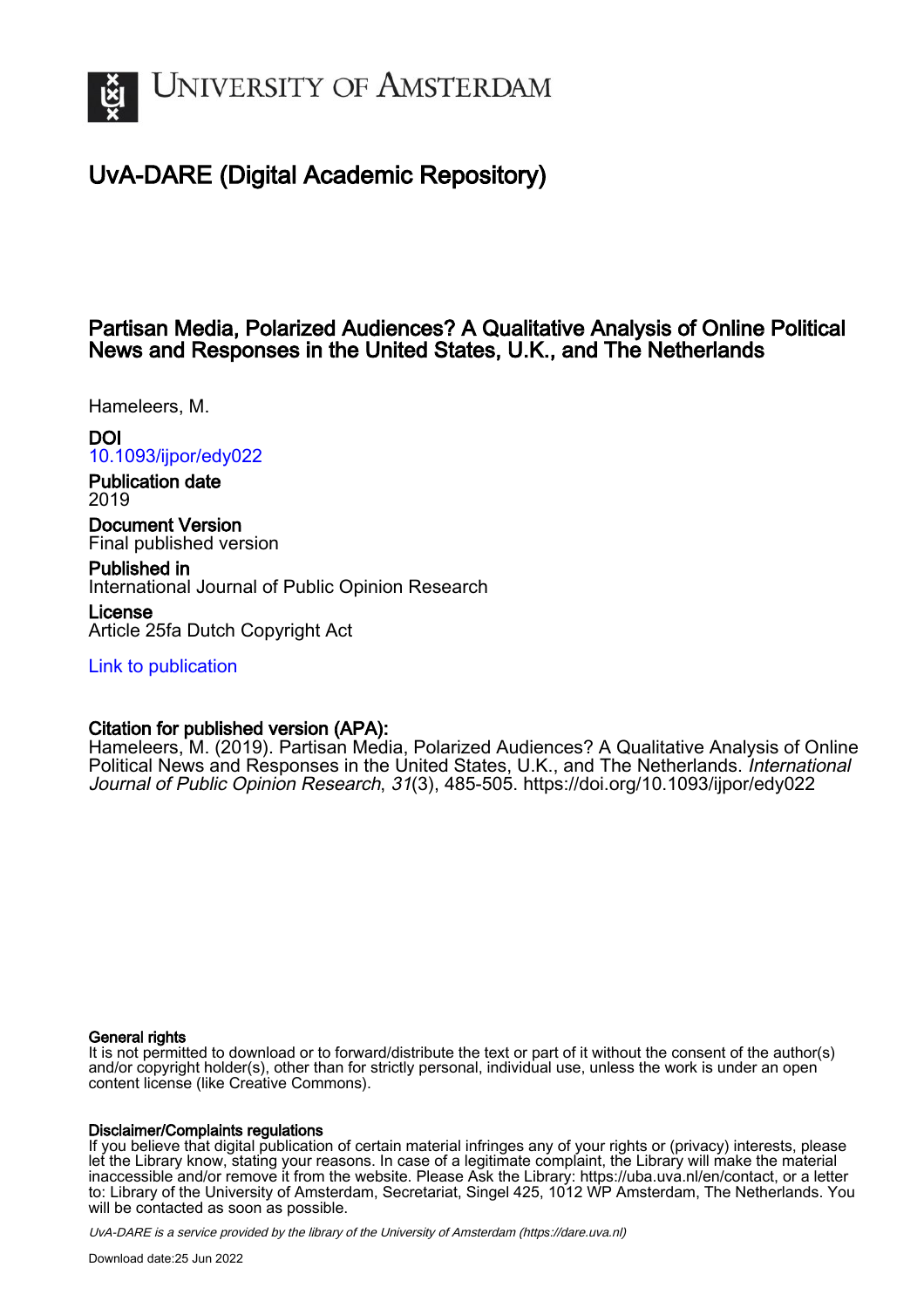# Partisan Media, Polarized Audiences? A Qualitative Analysis of Online Political News and Responses in the United States, U.K., and The Netherlands

# Michael Hameleers

Amsterdam School of Communication Research ASCoR, University of Amsterdam, The Netherlands

#### Abstract

Media outlets in the United States are frequently accused of articulating partisan biases in political reporting. In Europe, the media and citizens are assumed to interpret reality from polarized and populist mindsets. To date, however, empirical research has not explored how such interpretations are constructed online. Important questions remain unanswered: How are online media constructing partisan biases? How do citizens respond to such news? To answer these questions, this article draws on a comparative qualitative content analysis of online political news and responses in the United States, U.K., and The Netherlands ( $N = 1,179$ ). Results reveal that citizens respond to partisan news with congruent polarized interpretations. These findings provide important foundational evidence for the congruence between partisan media and polarized interpretations.

The year of 2016 has been characterized by two major political events: the election of an allegedly populist president in the United States and the U.K.'s vote to leave the European Union ([Judis,](#page-20-0) 2016; [Inglehart & Norris,](#page-20-0) 2016). In both countries, these elections were surrounded by a heated debate among the public, most notably expressed on social network sites as Facebook or Twitter. This debate separated the electorates in two antagonist groups of partisans. In line with this, it has been long theorized that politics and

All correspondence concerning this article should be addressed to Michael Hameleers, The Amsterdam School of Communication Research ASCoR, University of Amsterdam, Nieuwe Achtergracht 166, 1018 WV Amsterdam. E-mail: m.hameleers@uva.nl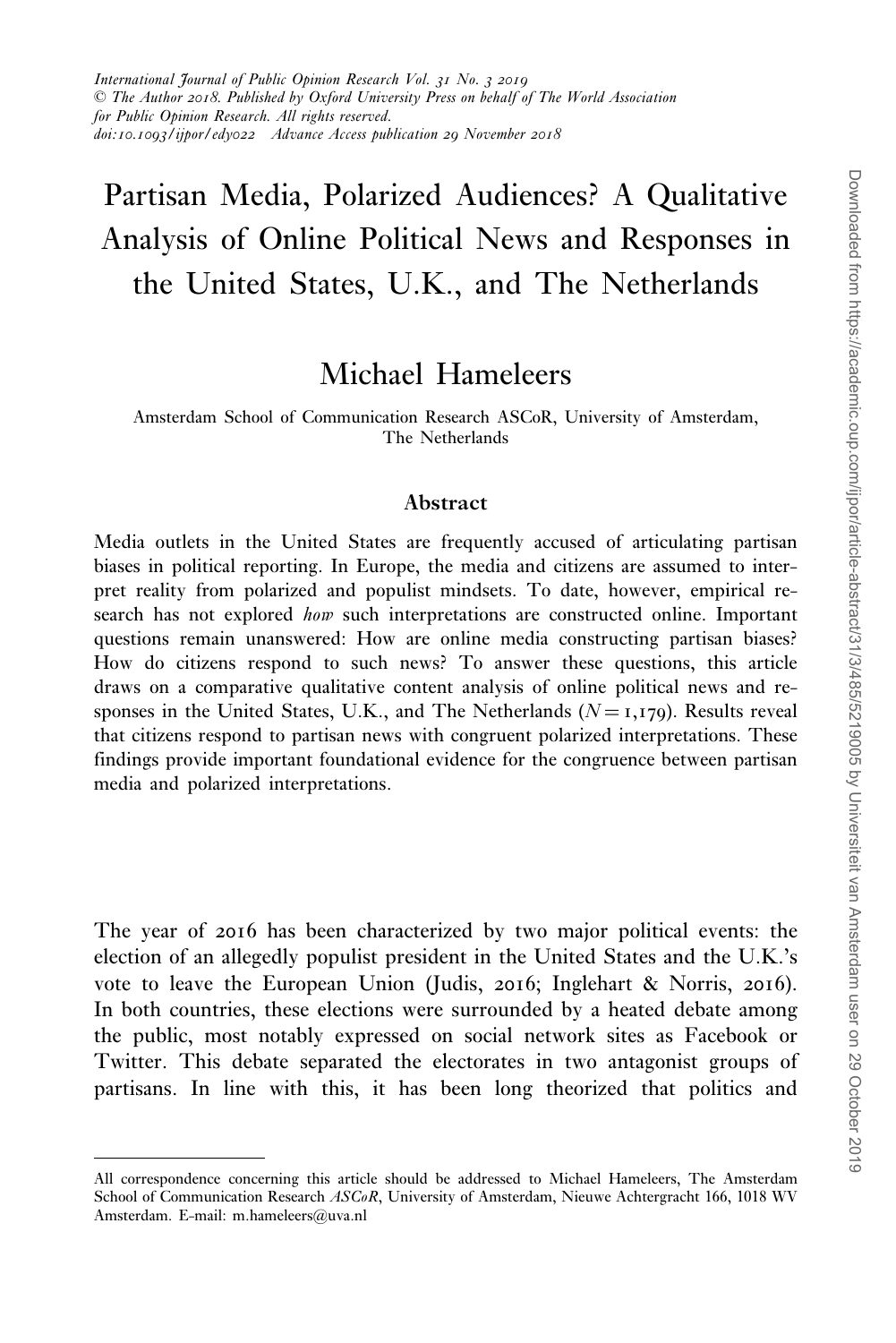media in the United States are highly polarized, indicating that society is separated by Democrats and Republicans ([Fiorina & Abrams,](#page-19-0) 2008; [Iyengar](#page-20-0) [& Westwood,](#page-20-0) 2015). Is the audience equally polarized in their online selfcommunication? And if this is the case, would this also hold for European contexts that have witnessed the rise of populism?

In support of polarization among the public, it has been assumed that a pervasive societal divide has permeated the interpretation frames of citizens ([Bartlett et al.,](#page-19-0) 2011). This is reflected on social network sites, for example in responses to online news in the New York Times: ''How can anyone support the lying sleazebag predator tax dodging Trump. He is an embarrassment to the nation.'' In the U.K., populist polarization in media and public discourse is assumed to have sparked the Brexit vote, pitting the pro-leave camp against the pro-remain camp.

Populism has been salient in many Western European countries, such as The Netherlands. Most notably, the right-wing populist politician Geert Wilders and his Freedom Party have been influential for more than a decade. The success of populist politicians is also reflected in public opinion and media discourse—and the media may even partially *cause* the success of populism (Krämer, 2014). Tabloid outlets are for example argued to be favorable to populist actors and viewpoints, whereas broadsheet outlets are accused of favoring the established political order [\(Mazzoleni et al.,](#page-20-0) 2003). Likewise, the audiences of tabloid outlets are argued to be aligned with populist views, whereas the audience of broadsheet outlets is aligned with the establishment ([Hameleers et al.,](#page-20-0) 2017; Krämer, 2014). But how may social network sites provide a discursive opportunity structure for the construction of such pervasive societal and populist divides by journalists and citizens?

It has been argued that the affordances of social network sites contribute to the construction of an online space in which citizens express their political opinions ([Ellison & Boyd,](#page-19-0) 2013; [Hampton,](#page-20-0) 2016; [Suler,](#page-21-0) 2004). This online context may not only provide a space for democratic deliberation [\(Habermas,](#page-19-0) [2006](#page-19-0)) but can also promote uncivil and violent expressions targeted at weaker groups in society (Lowry et al., 2012). In other words, the technological affordances of social media provide a context for citizens to express sentiments that may harm and strengthen deliberative democracy [\(Halpern & Gibbs,](#page-20-0) 2013).

The prevalence of social network sites as a platform for the expression of citizens' political viewpoints provides unique opportunities for communication and public opinion research. Because citizens express their opinions and feelings without being primed by researchers' questions, social media may be more suited to tap the lifeworld of citizens than traditional survey research. Therefore, the unobtrusive analysis of citizens' online responses to political news should provide an in-depth understanding of how citizens construct their views on politics in the light of polarization and populism. To this end, this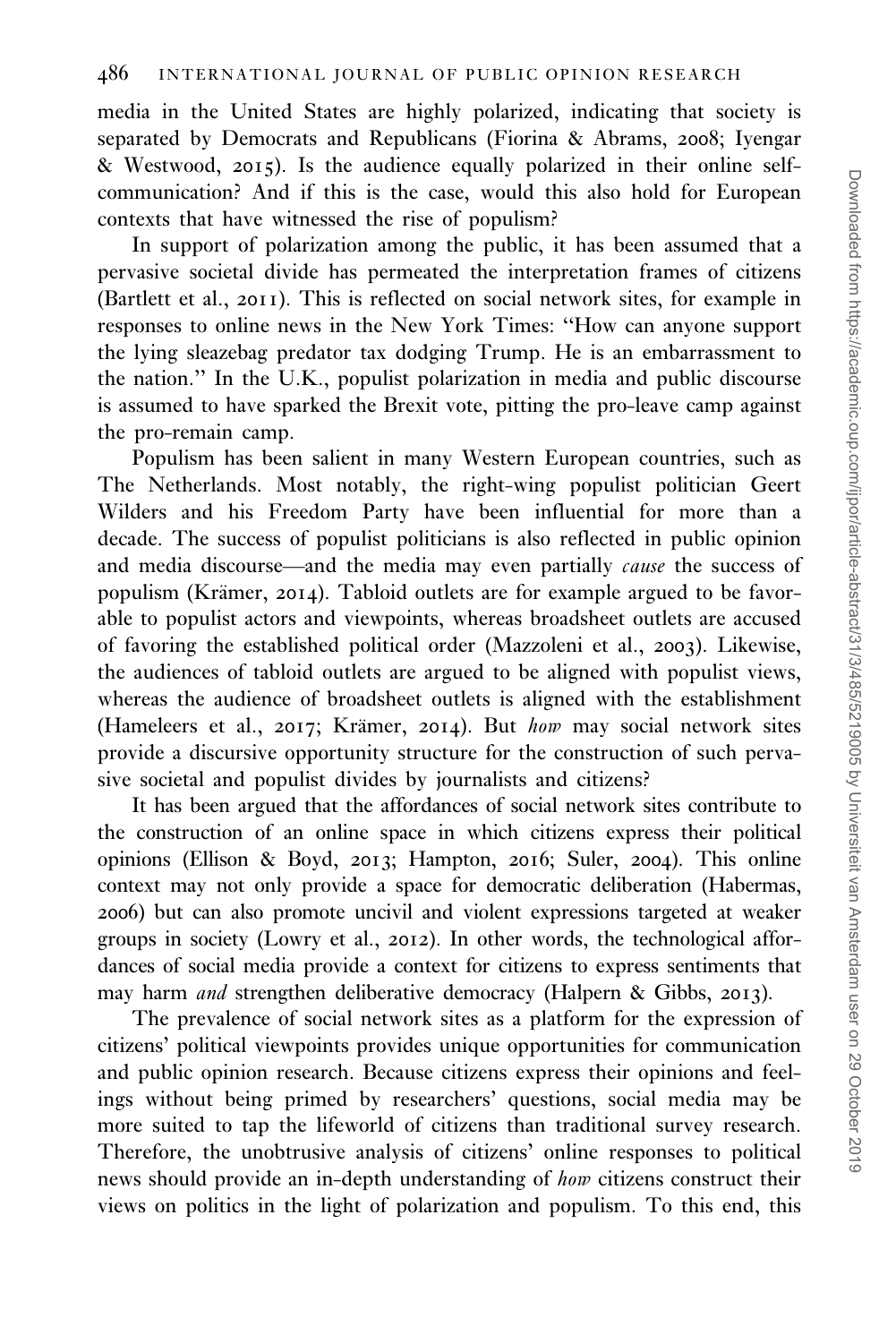article compares three cases in which the electorate was assumed to be divided by ''us'' versus ''them'': the presidential elections in the United States, the Brexit vote in the U.K., and the 2017 general elections in The Netherlands. This comparison is made because all three countries have been associated with the rise of populism and polarization while differing in real-life opportunity structures [\(Esser et al.,](#page-19-0) 2017).

Against this backdrop, it is crucial to assess how populism and polarization are constructed in different contexts. To do so, this article draws on an extensive comparative qualitative content analysis of online political news  $(N = 93)$  and citizens' replies  $(N = 1,086)$  on social network sites to answer the following twofold research question: To what extent and how did the media construct a partisan bias when covering political news, and to what extent and how did the audience interpret such news in polarized and populist ways? This article focuses on social network sites as platforms for the expression of polarized and populist discourse because the affordances of social media allow for the interaction of the sender-side and receiver-side. The perspectives disseminated by the media and citizens' responses thus align on social network sites.

# ''Us Versus Them'' Constructions: Partisanship, Affective Polarization, and Social Categorization

Partisanship is as an important component of social identity [\(Iyengar &](#page-20-0) [Westwood,](#page-20-0) 2015). A partisan identity relates to people's experienced group membership to a political party, such as the Democrats or Republicans in the United States ([Iyengar et al.,](#page-20-0) 2012). The perseverance of partisan identities can result in polarization, which can be regarded as a the divergence in approval and affect toward partisan of the in-group vis-à-vis the out-group. Partisanship is especially a relevant component of identity in countries with a two-party system (United States) and may be of less relevance in multicountry settings (The Netherlands).

Reasoned from the premises of social identity theory, expressing membership to groups is a relational process. Positive qualities are attributed to the ingroup and negative qualities are attributed to the out-group perceived as substantially different [\(Tajfel,](#page-21-0) 1978; [Tajfel & Turner,](#page-21-0) 1986). Both the ingroup and the out-group are perceived as homogenous entities [\(Hogg,](#page-20-0) [Meehan & Farquharson,](#page-20-0) 2010). This process of social differentiation is highly affective: in-group members express hostile sentiments to the outgroup while emphasizing positive feelings toward in-group members ([Tajfel](#page-21-0) [& Turner,](#page-21-0) 1986).

Applied to party identification in the United States, this process of social differentiation has been labeled affective polarization [\(Iyengar & Westwood,](#page-20-0)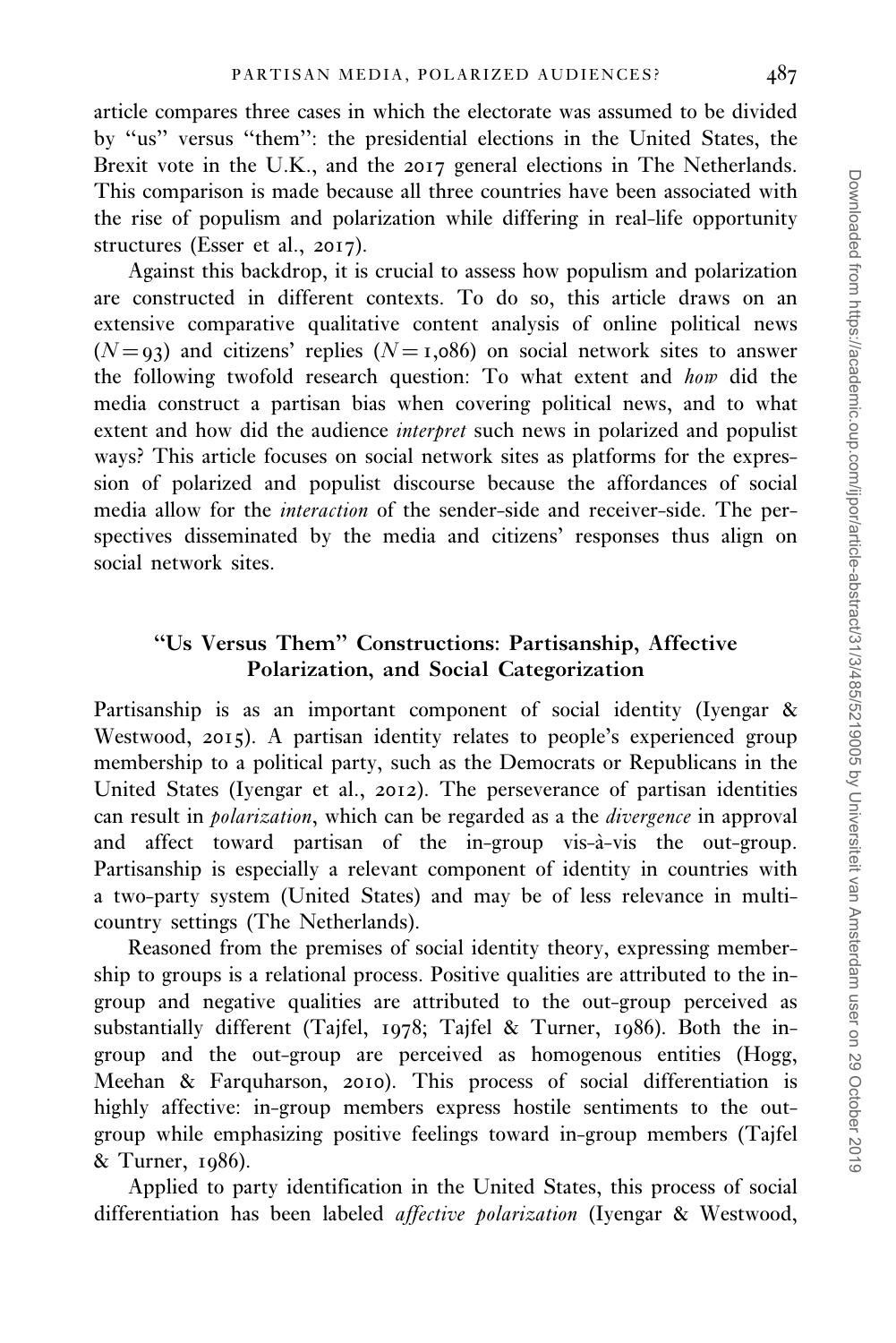[2015](#page-20-0)). Affective polarization can be defined as the process by which people identifying as Democrats or Republicans evaluate co-partisans positively and partisans of the opposed party negatively ([Iyengar & Westwood,](#page-20-0) 2015). By maintaining the boundary between the in-group of co-partisans and the out-group of opposing partisans, the psychological need of belonging and orientation is fulfilled ([Tajfel,](#page-21-0) 1978). Using this perception of the self as frame of reference, all sorts of societal issues and events can be interpreted in light of one's party identification.

Outside of the United States, a similar process of social categorization has become pervasive in politics and public opinion. In the U.K., for example, the recent Brexit movement has sparked the construction of a ''pro-leave'' versus ''pro-remain'' partisan camp ([Inglehart & Norris,](#page-20-0) 2016). Such partisan biases in politics and media can augment polarized divides in society, affectively distinguishing the pro-leave camp from the pro-remain camp. This means that fellow partisans are rated more positively, whereas opposing partisans are attributed negative qualities, eventually widening the gap between both camps in society [\(Iyengar & Westwood,](#page-20-0) 2015). In The Netherlands, people who identify with the ''ordinary citizens'' as an in-group have allegedly became emotionally distant from citizens who do not identify with this ingroup. They, for example, refer to them as the ignorant and selfish ''left.'' The other "camp," in turn, perceives the populist electorate in negative terms.

## Social Categorization and Populism

Populism has traditionally been defined as a ''thin-cored ideology'' in which the people as the ''good'' homogenous in-group is pitted against the ''evil'' elites [\(Canovan,](#page-19-0) 1999; [Mudde,](#page-20-0) 2004; [Taggart,](#page-21-0) 2000). Populist messages concretize this Manichean outlook on society by blaming the elites or societal outgroups for the problems experienced by the ordinary people ([Hameleers et al.,](#page-20-0) [2017](#page-20-0); [Laclau,](#page-20-0) 1977). It has been argued that populist ideas are rooted in crisis situations ([Elchardus & Spruyt,](#page-19-0) 2016; [Taggart,](#page-21-0) 2000). Being chameleonic in nature, populism is argued to adapt itself to different contexts and to stick to any sense of urgency ([Mazzoleni et al.,](#page-20-0) 2003). In the midst of a perceived crisis situation, populist ideas emphasize a specific causal and moral interpretation. More specifically, members of the in-group of ordinary citizens are "helpless" victims. Out-group members, in contrast, are depicted as ''culpable'' others. Morally, ordinary citizens are ''good'' and innocent, whereas out-groups are "evil" [\(Taggart,](#page-21-0) 2000).

Populist ideas are composed of three central, related components: peoplecentrism, anti-elitism, and the potential exclusion of societal out-groups ([Albertazzi & McDonnell,](#page-19-0) 2008; [Jagers & Walgrave,](#page-20-0) 2007; [Weyland,](#page-21-0) 2001). First, populist ideas refer to an in-group of ''the people.'' In populism, the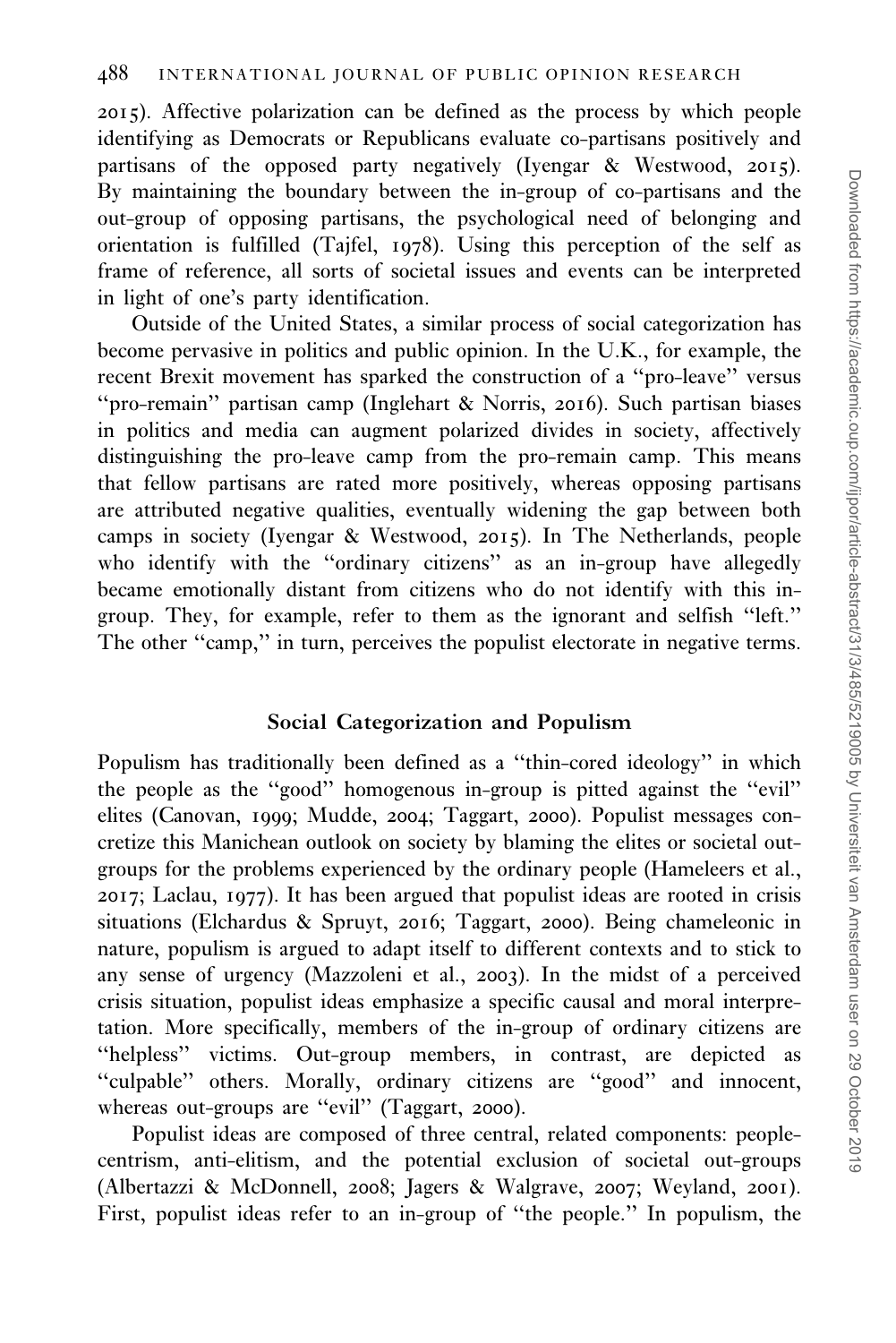concept of the people most saliently refers to a ''silenced majority'' of ordinary citizens whose will should be central in political decision-making [\(Canovan,](#page-19-0) [1999](#page-19-0)). Following the populist rationale, because the elites only care for themselves, the people no longer feel represented by the elites ([Mudde,](#page-20-0) 2004).

This antagonistic relationship between the ''good'' in-group and culpable others brings us to the second central component of populism: anti-elitism. In populist rhetoric, the elites are perceived as an enemy that threatens the wellbeing of the ordinary people from *above* ([Jagers & Walgrave,](#page-20-0) 2007). In populism, the elites are frequently lumped together as a homogenous out-group. The elites are accused of only filling their own pockets at the cost of the people they should represent [\(Laclau,](#page-20-0) 1977; [Weyland,](#page-21-0) 2001). The ''corrupt'' elites are thus blamed for exploiting the people.

The final component of populism is the potential *exclusion* of societal outgroups. This component is not necessarily orthogonal to anti-elitism but may enrich the core idea of the central divide between the ordinary people and the corrupt elites [\(Jagers & Walgrave,](#page-20-0) 2007). In right-wing populism, the elites are not the only threat to the well-being of the people as homogenous entity ([Albertazzi & McDonnell,](#page-19-0) 2008). Rather, immigrants, refugees, and other outgroups excluded from the people are blamed for taking away resources that naturally belong to the ordinary native citizens [\(Elchardus & Spruyt,](#page-19-0) 2016). Next to this, immigrants are interpreted as a threat to the national symbols, norms, and values that define the native citizens' community [\(Taggart,](#page-21-0) 2000).

In the political climate of The Netherlands, all these elements are present in the right-wing populist discourse of the Freedom Party. First of all, the hardworking Dutch citizens are seen as a homogenous in-group whose will should be represented in politics. The Dutch government and European politicians are seen as the corrupt elites, scapegoated for not representing the ordinary people. At the same time, immigrants and people with different religious backgrounds are seen as threats to the people's purity and safety: these out-groups should thus be excluded.

## Social Network Sites as Platforms for Polarization and Populism

The media have been connected to the dissemination of populist and partisan divides across society, hereby playing a key role in priming or augmenting polarization. In the context of media populism, it has been argued that tabloid media in particular provide a favorable platform for populist sentiments (Krämer, 2014; [Mazzoleni,](#page-20-0) 2008). The rationale behind this media–populism relationship is that the news values and style of tabloid media in particular resonate with populism: both are assumed to simplify complex issues, tap into common sense, and prioritize the voice of ordinary people above expert or elitist sources. Moreover, tabloid readers are more likely to self-select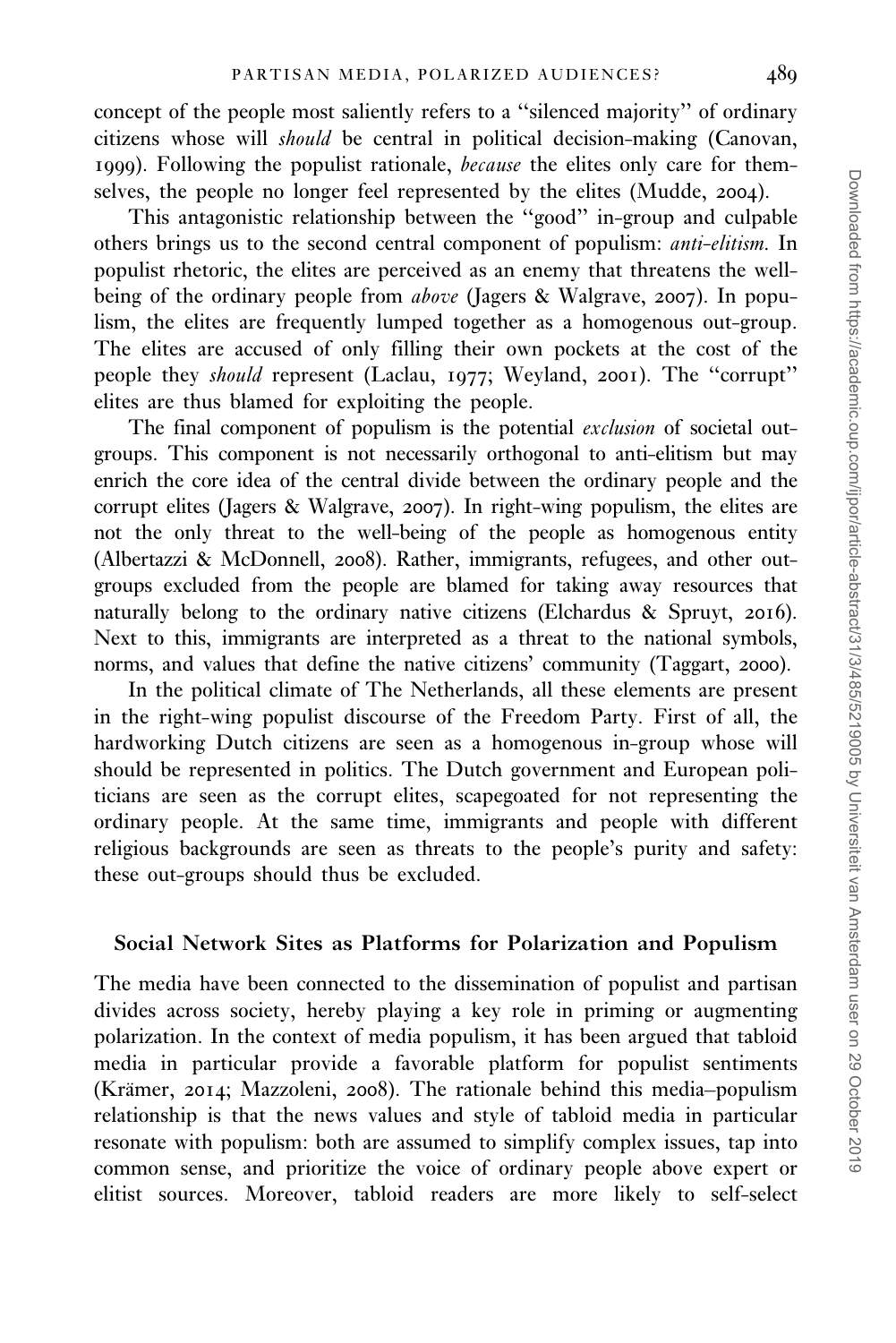into populist content than readers of broadsheet media ([Hameleers et al.,](#page-20-0) [2017](#page-20-0)). The media can thus shape populist ''us versus them'' divides, which may eventually drive polarization among the electorate.

In the context of partisanship, it has been argued that partisan cues are salient in many facets of media, politics, and society [\(Iyengar & Westwood,](#page-20-0) [2015](#page-20-0)). This means that media outlets display a favorability bias to one party while being negative toward the other party. Crucially, the strength of polarization resulting from partisan identities has increased in the United States but not in the U.K. [\(Iyengar et al.,](#page-20-0) 2012). This difference in contextual factors warrants the comparative scope of this research: In what ways are partisan cues constructed in the informative fields in the different countries, and how do they relate to polarized reality constructions among the electorate?

Media are argued to fulfill an important democratic role in society ([Habermas,](#page-19-0) 2006). In line with Lévy's thesis on cyber-democracy, the new information culture emerging from online media's affordances fosters a high degree of participation and reciprocity (Lévy, 2000). The information culture's political and cultural structures can complement and oppose traditional structures of the nation-state. On social media, citizens are not only receivers of information but also senders of messages at the same time [\(Pingree,](#page-21-0) 2007). This allows them to influence each other's interpretation of social issues, such as on the Brexit vote or on the presidential elections in the United States. The technological advances of social media allow people to express their sentiments and interact with each other in a multitude of ways [\(Papacharissi,](#page-21-0) 2010). Among other things, people can express their political dissatisfaction and communicate their views on politics in interaction with a large audience of likeminded others. The potential of the social media allowing ordinary people to interact and present themselves in virtual environments has been labeled as mass self-communication ([Castells,](#page-19-0) 2007).

The online context of social network sites has important ramifications for the identification processes central to affective polarization and populism. By expressing themselves on social network sites, citizens can forge linkages to other in-group members [\(Shah et al.,](#page-21-0) 2001). In doing so, they can also share their hostile sentiments toward the out-group of participants of the opposed party. Hence, online spaces provide citizens with a forum to share their ingroup favoritism and their negative affect toward the other [\(Suler,](#page-21-0) 2004). But how may social network sites create a favorable context for citizens to express polarized and populist sentiments?

It has been argued that the interactions articulated online would not take place in face-to-face conversations ([Ellison & Boyd,](#page-19-0) 2013). Owing to the technological affordances of social network sites—most saliently asynchronicity, editability, and perceived anonymity—citizens are inclined to express more hostile, societally undesirable sentiments online compared to their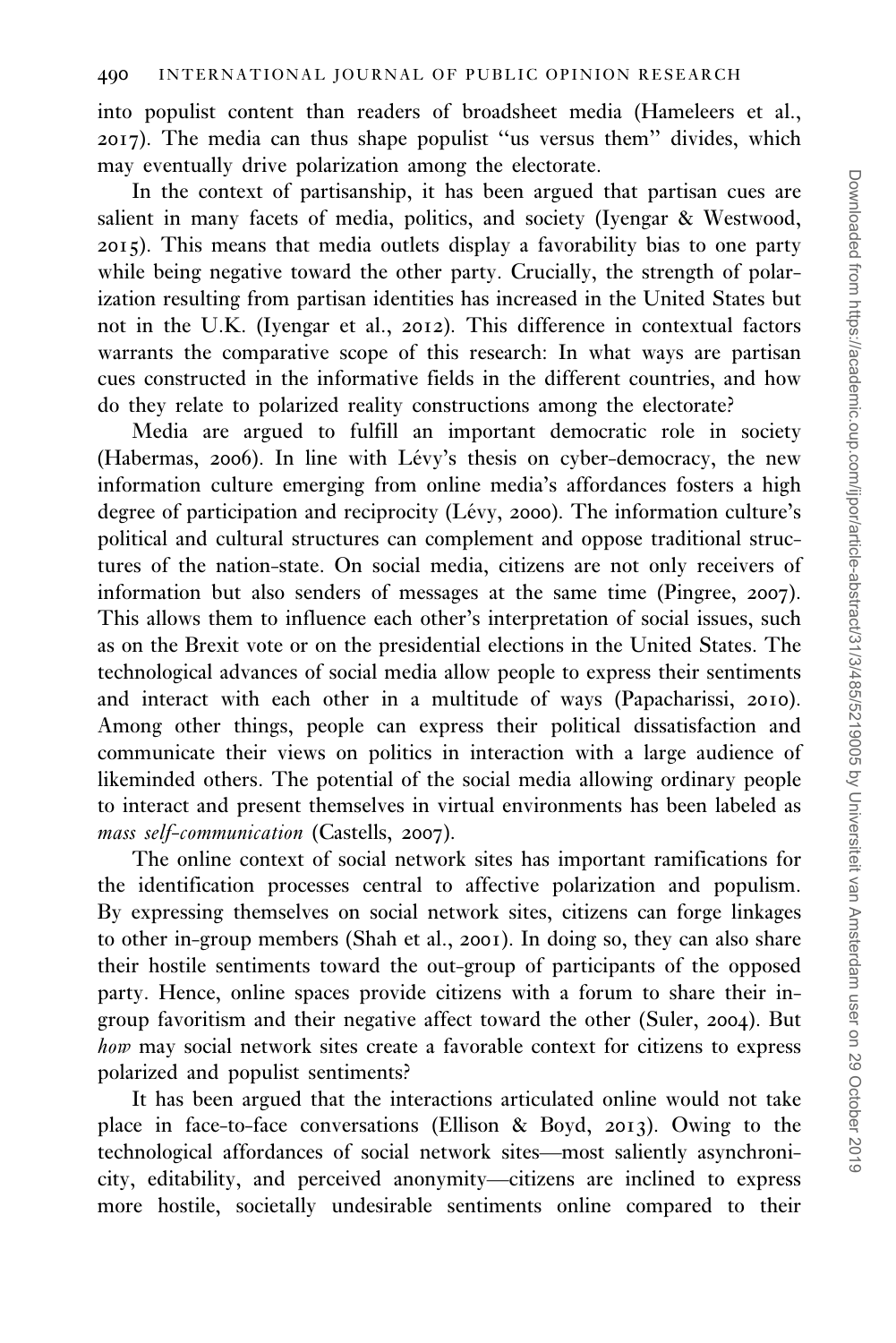inhibited offline interactions [\(Suler,](#page-21-0) 2004). The absence of a direct response and retribution in online spaces may enable citizens to construct the affective boundary between "us" and "them." Indeed, it has been argued that disinhibition in online spaces allows citizens to express hostile sentiments to societal groups ([Lowry et al.,](#page-20-0) 2016). Although behavior on social network sites is still guided by ethical norms and values ([Halpern & Gibbs,](#page-20-0) 2013), the perception of safety and distance may be fostered by the online context ([Hameleers et](#page-20-0) al., [2017](#page-20-0)). In line with the premises of social identity theory, social network sites may create a space for citizens to constantly compare their in-group's identity to those of out-groups [\(Tajfel,](#page-21-0) 1978). But how are these identity constructions situated in their context?

#### Country Comparisons

To date, empirical evidence on the content and effects of populism has mainly been collected in the Western European context of right-wing populism [\(Bos](#page-19-0) [et al.,](#page-19-0) 2013; [Matthes & Schmuck,](#page-20-0) 2017; Müller et al., 2017). In The Netherlands, for example, the rise and fall of the right-wing populist party of Pim Furtuyn received a lot of attention. More recently, Geert Wilders and his electorally influential right-wing Freedom Party have been the focus of many empirical case studies. This Dutch right-wing populist context concentrates around the issues of migration, crime, welfare distribution, and targets the national and European elites as scapegoats for the problems experienced by common citizens.

Polarization and partisanship have mainly been regarded as U.S. phenomena [\(Iyengar & Westwood,](#page-20-0) 2015). In the United States, news production is frequently regarded as biased, favoring either Republican or Democratic interpretations of various issues, such as immigration or climate change. The audience is assumed to be polarized along similar partisan camps. In the U.K., it has been argued that the Brexit referendum has augmented divides between the pro-leave and the pro-remain camps.

To better understand how these partisan biases, populism, and polarization are constructed on social media platforms in these different settings, it is important to assess how well the results of earlier studies travel to countries with different roots of partisan, populist, and polarized sentiments. These factors, for example, are the salience of the migration crisis, levels of distrust in Europe, the economic situation, and general levels of cynicism ([Elchardus &](#page-19-0) [Spruyt,](#page-19-0) 2016; [Esser et al.,](#page-19-0) 2017; [Kriesi et al.,](#page-20-0) 2006).

#### The Congruence Between Partisan News and Polarized Audiences

Situated in the context of social network sites and its affordances, this study aims to understand how citizens respond to partisan political news. To arrive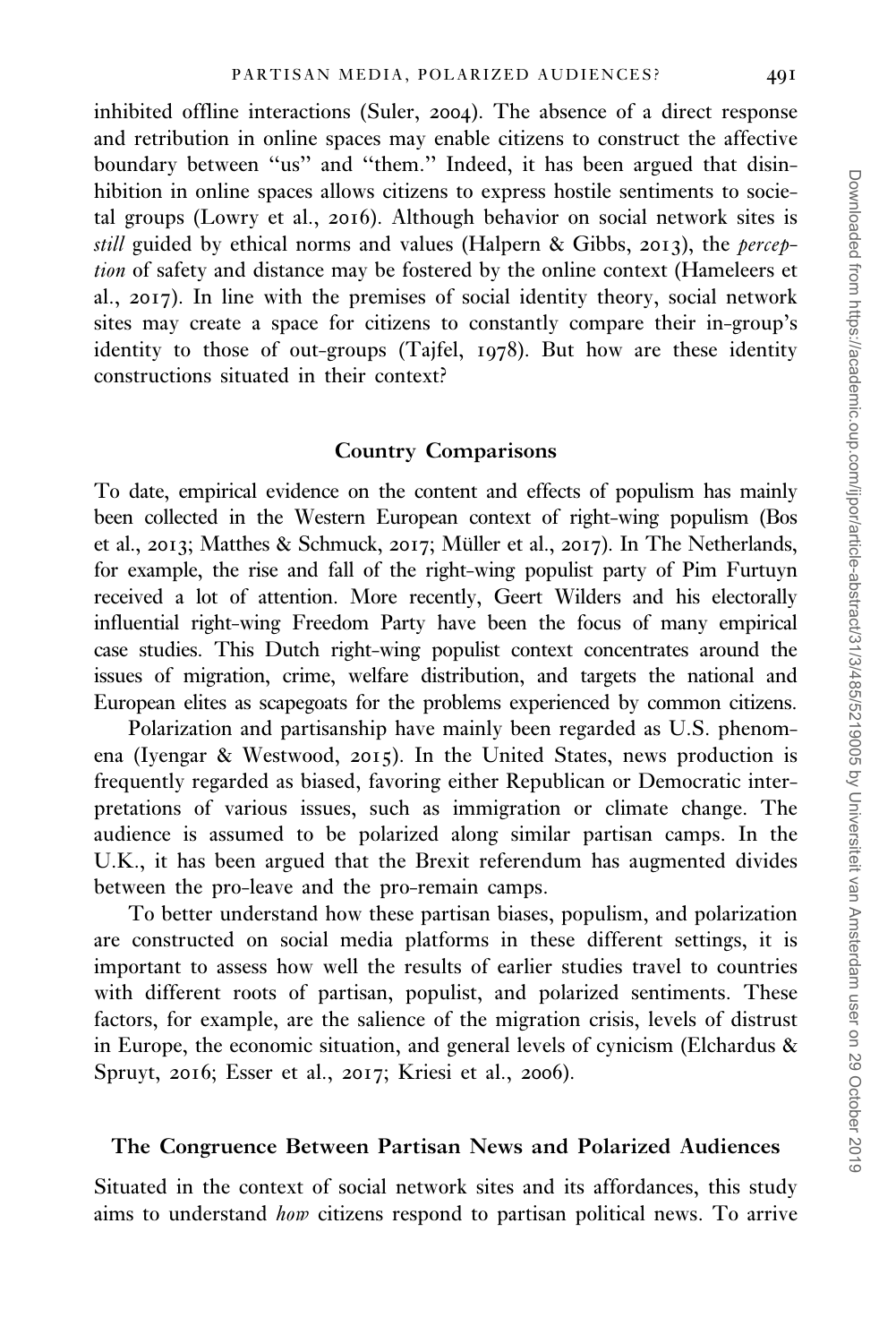at a better understanding of the congruence between partisan media and polarized audiences, we pose three specific research questions. First, we zoom in on the media's partisan bias: How are the media constructing partisan and populist biases when reporting on political news in the United States, U.K., and The Netherlands? (RQ1). Next, we shift our focus to the electorate's responses to such news: How are citizens constructing polarized and populist interpretations of political news on social network sites? (RQ2). Finally, we assess the congruence between the media discourse and public opinion on social network sites by raising the question: How are the partisan and populist biases of the media related to the populism and polarization of the interpreting audience? (RQ3). These questions are studied on social media platforms, as the affordances of the online, interactive context allow for the study of the dynamics and alignments of the media's partisan discourse and the audience's responses. The perspectives of both the media and the public are thus represented on these platforms.

## Method

#### Data Collection and Sample

This article draws on an extensive qualitative content analysis of online political news and responses in three countries: the United States (30 news items and 347 responses), the U.K. (31 news items and 354 responses), and The Netherlands (32 news items and 385 responses). The sample frame in all countries covers the period from June 2016 to January 2017. The key events of the Brexit, the U.S. elections, and the salience of the Dutch migrants' debate in the preelection period were covered in this sample frame.

Purposive sampling geared toward maximum variation regarding the core themes of partisanship, (affective) polarization, and populism was employed ([Glaser & Strauss,](#page-19-0) 1967).

This means that, for the U.S. sample, we selected outlets that varied between trust among conservatives and liberals. More specifically, we selected one outlet trusted by liberals and distrusted by conservatives, the New York Times ([Pew Research Center,](#page-21-0) 2014), and another outlet trusted by conservatives and distrusted by liberals, FOX News. We included one outlet that, albeit not uncontested, should more closely represent both sides of the U.S. electorate, CNN News ([Pew Research Center,](#page-21-0) 2014). In the United States, we selected articles using the following search string: *Presidential elections* OR Donald Trump OR Hillary Clinton.

For the British sample, we selected the tabloid outlet The Sun because empirical evidence has indicated that it predominately present arguments in favor of leaving the European Union ([Reuters Institute for the Study of](#page-21-0) [Journalism at Oxford University,](#page-21-0) 2016). Second, the tabloid, Daily Mirror,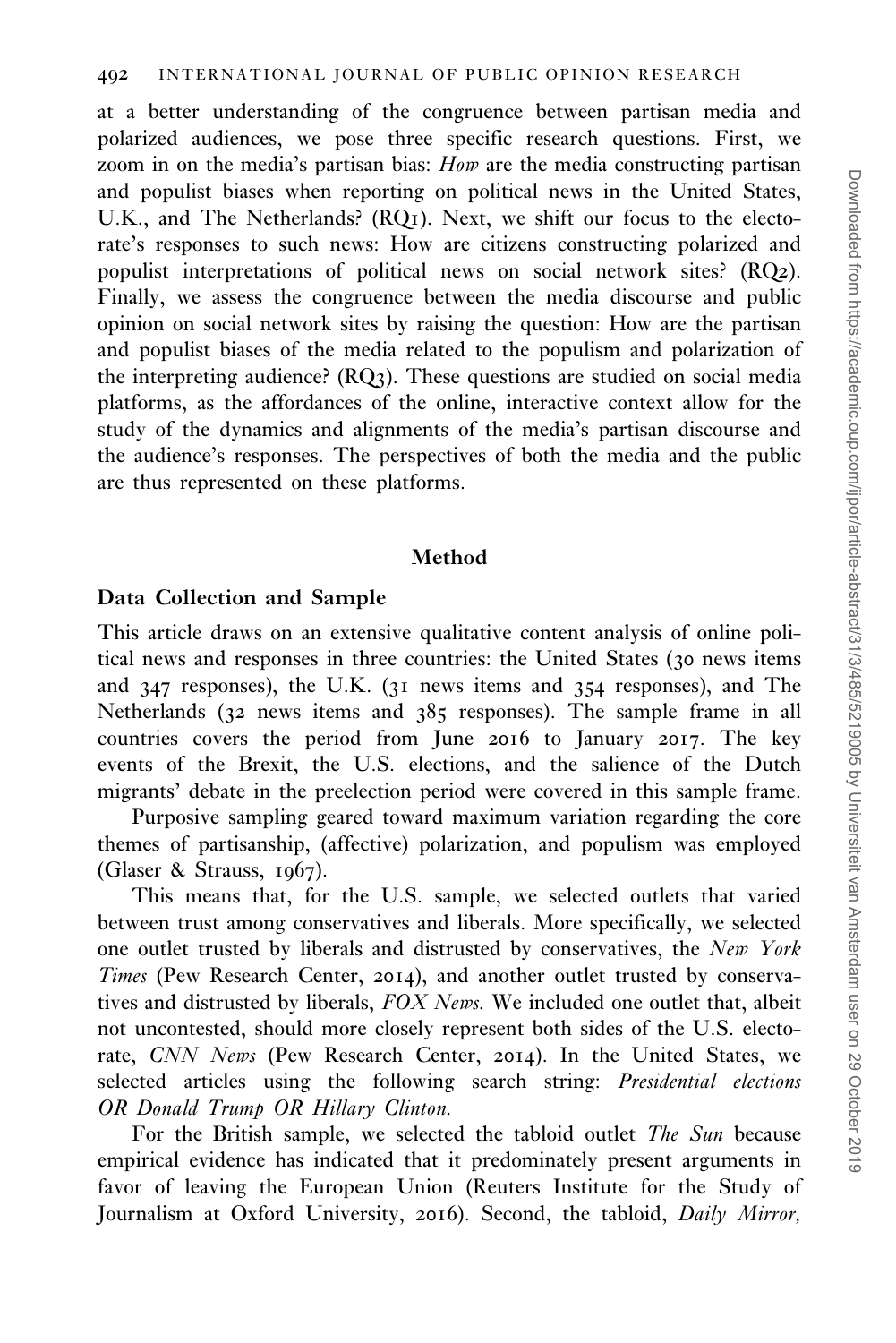was chosen as it contained most pro-remain articles. In addition, we included the pro-remain broadsheet outlet, The Guardian. For this outlet, we expected a less polarized and more balanced interpretation of political news ([Reuters](#page-21-0) [Institute for the Study of Journalism at Oxford University,](#page-21-0) 2016). Taken together, the British sample aimed to reflect a variety of balanced, proremain and pro-leave arguments in the context of both tabloid and broadsheet outlets. In the U.K., the following key words were used to find articles: Brexit AND (Remain OR Leave).

In line with extant literature assuming that populist interpretations should be most salient in tabloid and less salient in broadsheet media outlets, we included both tabloid (de Telegraaf) and broadsheet outlets (de Volkskrant, NRC Handelsblad) in the Dutch sample (Krämer, 2014; [Mazzoleni et al.,](#page-20-0) [2003](#page-20-0)). These outlets included a variety in left-wing and right-wing leanings. In The Netherlands, the following search string was used: EU OR government OR immigration OR immigrant\* OR asylum seekers. All results from the key word search were manually judged on applicability.

In each country, the units of analysis were sampled on three different levels: on the level of news outlets, on the level of articles, and on the level of replies to these articles. The inclusion of new articles and replies ended at the point of theoretical saturation ([Glaser & Strauss,](#page-19-0) 1967). This means that new articles and responses were collected and analyzed until new data no longer revealed novel insights into the central concepts of the study. This study thus employed a cyclic-iterative strategy of data collection and analyses: an initial sample of 10 articles for each outlet and 10 responses to each article were sampled and analyzed. After these analyses, each new article was analyzed to judge whether new themes or categories could be established. The initial selection of 10 articles aimed for maximum variety of political news coverage by selecting articles with a variety of publication dates, topics, length, and interpretations. To achieve theoretical saturation, we eventually sampled a range of responses between 10 and 31.

# Analysis

The units of analysis—online news articles and responses to these items were analyzed in line with the tree-step procedure of the grounded theory approach ([Glaser & Strauss,](#page-19-0) 1967). At the first stage of open coding, different sensitizing concepts central to affective polarization, social identification, and populism were used to guide data analysis. These concepts were in-group and out-group constructions, hostility, crisis sentiments, constructions of the ingroup's community, people centrism, anti-elitism, and out-group exclusion ([Mudde,](#page-20-0) 2004; [Taggart,](#page-21-0) 2000; [Tajfel,](#page-21-0) 1978). Excerpts in the data that provided insights into the meaning and construction of these concepts were identified and arced. The open codes informed the second step of *axial*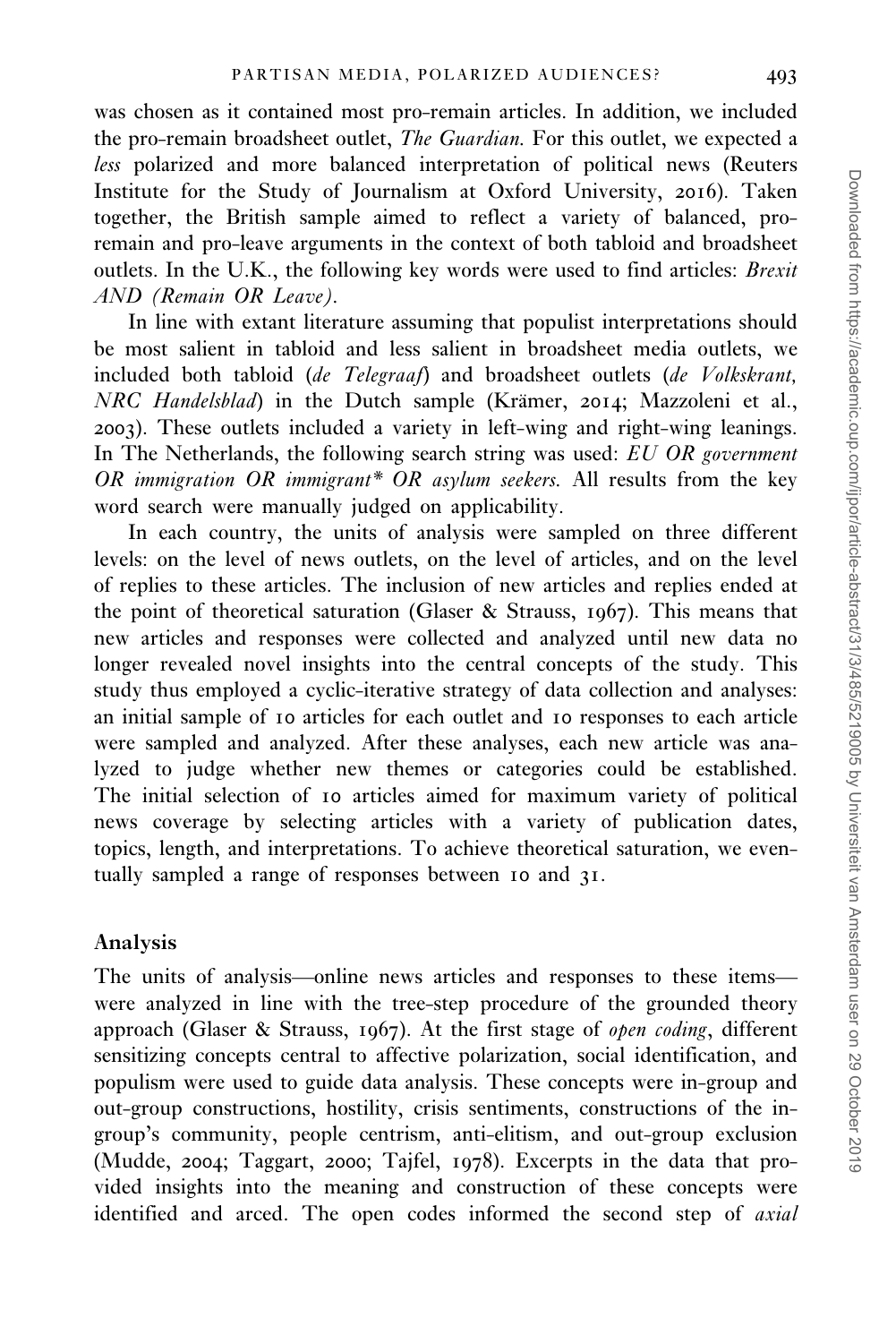*coding* ([Glaser & Strauss,](#page-19-0) 1967). During this step of coding, the arced segments of the data were attached to four key categories presented in a matrix: in-group favoritism, out-group hostility, polarization, people centrality, antielitist populism, and exclusionist populism. These categories were based on an extension of social identity theory and populism in the context of social network sites. During the final step of *focused coding*, the rich data on all key categories were reduced to more general themes. To remain close to journalists' and citizens' words, these themes were enriched with quotes.

# Quality Checks

To assess the level of agreement among researchers, peer debriefing was conducted ([Potter & Wetherell,](#page-21-0) 1987). To this end, a random sample of 15 posts and 100 responses was selected. For these data, the coding and emerging themes in all three steps of the analysis procedure were extensively discussed. These quality checks were not intended to assess complete similarity between independent coders but established the extent to which independent researchers agreed on the themes emerging from the data ([Potter &](#page-21-0) [Wetherell,](#page-21-0) 1987). The results of this quality check indicate that both researchers by and large agreed on the data reductions and themes resulting from the three subsequent coding steps. Existing differences were discussed until agreement was reached.

As second quality check, member checks were employed. More specifically, four members who responded on online political news posted on Facebook were asked to review the themes that resulted from this study. These members by and large agreed on the themes that emerged. The only source of disagreement was on the themes that revealed the hostility of people's contributions. The members perceived contributions as ''They only cause trouble. Are there any inflatable boats left?'' as an expression of citizens' freedom of speech, while these were coded as hostile sentiments in our analyses.

# Results

# Expressing Partisan and Populist Biases in Political News Coverage

Partisan media interpretations. In the news coverage on the presidential elections in the United States, a partisan bias was expressed by referring to the election of Trump as either a negative or positive landmark in U.S. history. journalistic anti-Trump interpretations can be illustrated by the following quote of the New York Times: "Reaction to a Donald J. Trump presidency rippled across the globe, with financial markets abroad falling as US television networks raised the prospect that Hillary Clinton might lose.'' Fox News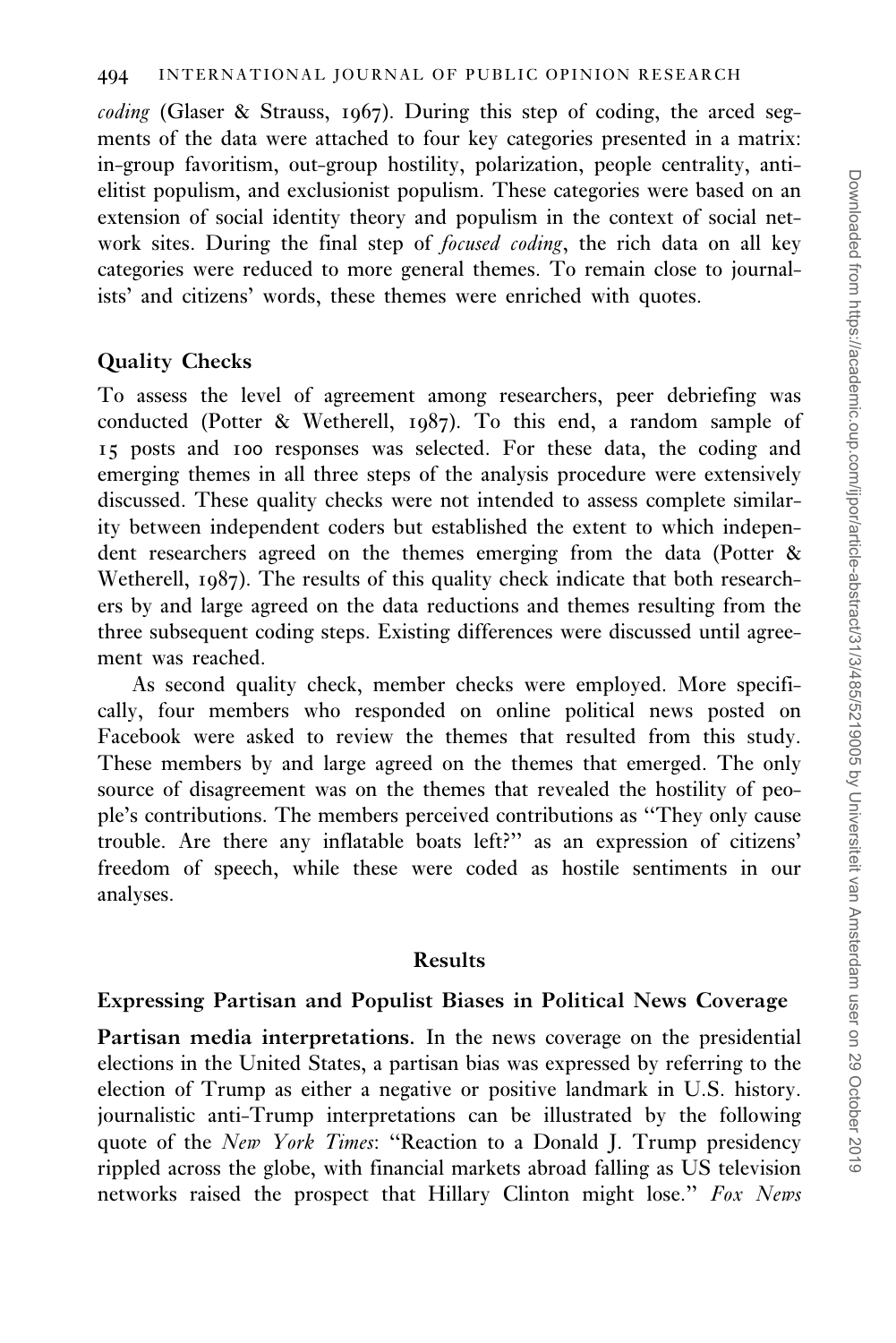shaped their partisan bias by posting controversial statements that actively invited the audience to participate, for example: ''Donald J. Trump says the fact that Hillary Clinton is even allowed to run for president is proof that the US election system is rigged. Thoughts?'' Alternatively, this outlet quoted interpretations of opinion leaders who favored Trump over Clinton: ''I never, ever want to be able to say it's President Hillary Clinton. If you don't vote for Donald J. Trump, you're essentially creating a window and an opportunity for [her] to become the president.''

Another way in which partisan biases were shaped was by referring to the sharp societal divide among the electorate, as done by the New York Times: ''This election has revealed that Donald J. Trump and Hillary Clinton voters occupy two separate countries.'' Fox News constructed the societal divide from the other side by articulating a negative evaluation of Clinton supporters: ''Conway suggests that the outrage over the call shows many Americans' unwillingness to accept Donald J. Trump as their president and to give him a chance. Do you agree?'' Again, Fox News explicitly asked the audience to respond. Although CNN articulated a less clear partisan bias, their news coverage implicitly articulated support for Clinton by including more perspectives of Trump opponents than supporters, as illustrated by the following quote framing Trump supporters as ''angry white men'': ''President Bill Clinton says President-elect Donald J. Trump 'doesn't know much', but that 'one thing he does know is how to get angry, white men to vote for him'.''

In the U.K., The Sun clearly articulated a pro-Brexit view by highlighting the moral superiority of an independent Britain free from the undemocratic regime of the European Union: ''Brexit is our chance to escape a burning building, we should flee before the EU drags us down." The Daily Mirror and The Guardian clearly voiced support for the remain-camp by highlighting the potential negative implications of a Brexit vote. After the Brexit vote, different negative developments were causally related to Brexit in The Daily Mirror: ''Jamie Oliver forced to close six restaurants because of Brexit'' or ''This is why Brexit has already ruined Christmas." The Guardian was less explicit in opposing the Brexit. The Guardian for example forwarded a more nuanced and less direct causal interpretation between Brexit and closing Jamie Olivier's restaurants: ''As every restaurant owner knows, this is a tough market and post-Brexit the pressures and unknowns have made it even harder.''

Populist media interpretations. Explicit populist interpretations were only found in the British and Dutch cases, in the tabloid newspapers The Sun and de Telegraaf, respectively. The Sun highlighted populist interpretations by emphasizing the causal and moral divide between the ordinary British people and the corrupt politicians in the European Union: ''This is our chance to make Britain even greater, to recapture our democracy, to preserve the values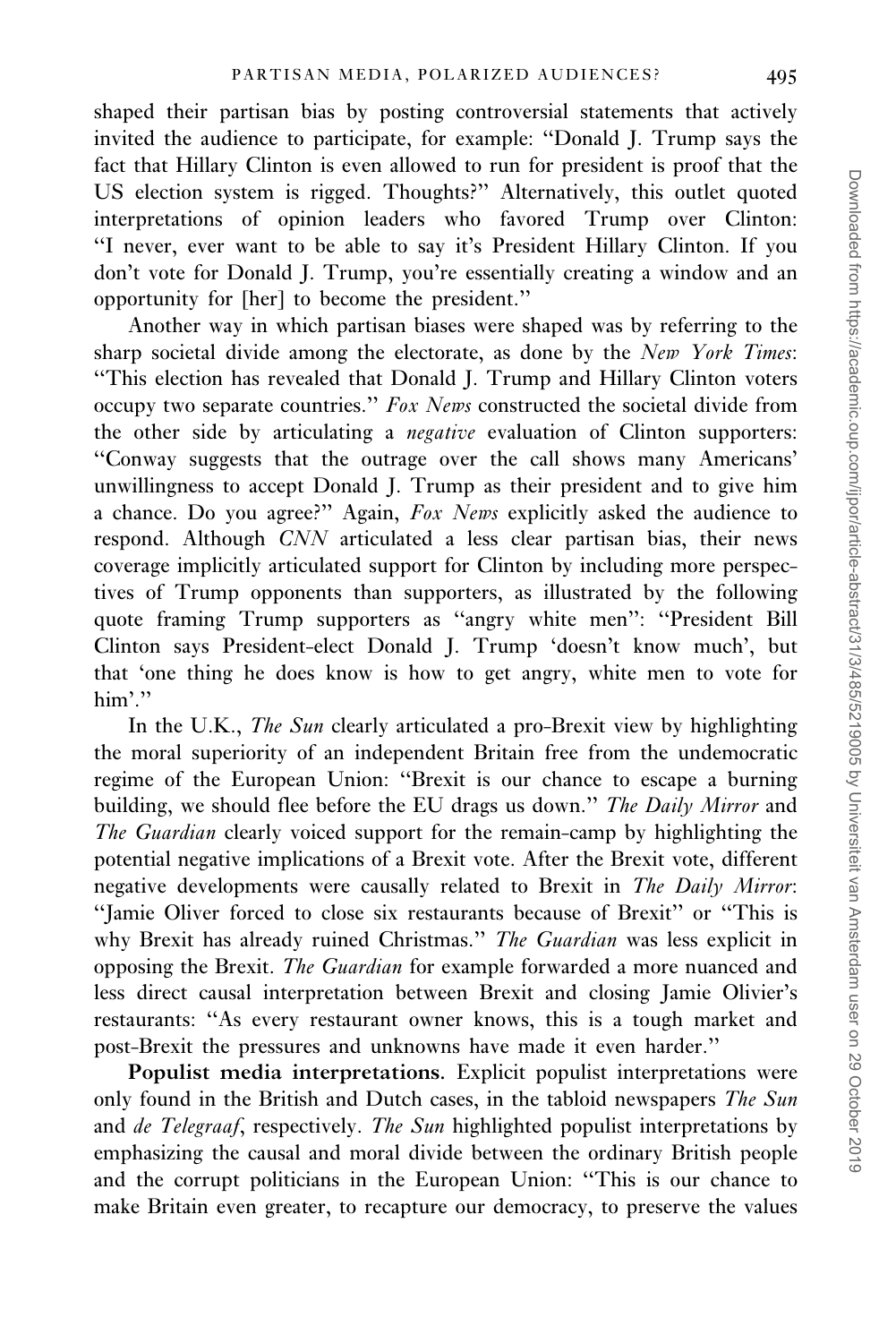and culture we are rightly proud of." The Sun articulated a clear recommendation for the British people, which revealed their partisan bias: ''SUN Says we urge our readers to beLEAVE in Britain and vote to quit the EU.''

Such populist media interpretations can be illustrated by the following quote of *de Telegraaf's* article on the government's policy regarding refugees: ''Economic migrants from safe countries who file in hopeless asylum requests in multiple EU-countries, will be able to do so without being punished.'' In this article, journalists actively argued that migrants where coming from "safe" countries, thereby exploiting the ordinary native people's system.

Answering RQ1, it can be concluded that the media shaped divides between the in-group of supporters for the virtuous people and the outgroup of people supporting the culprit other. Although populist sentiments were only explicitly expressed in the media coverage in the U.K. and The Netherlands, a bias favoring the people as in-group above the others deemed responsible for negative developments in the country was visible in all outlets. In the end, in-group favoritism and out-group hostility were thus, in different degrees, present in the media discourse of all countries.

# Affective Polarization Among the Audience

Public opinion in the United States. Most people who responded to partisan political news responded with congruent polarized interpretation frames. People who responded to political news in the New York Times articulated a societal divide pitting the in-group of Democrats against the out-group of the Republicans. In light of  $RQ_2$  and  $RQ_3$ , whereas journalists interpreted this divide in more or less affectively neutral ways, the audience articulated the societal divide in very *hostile* ways, as can be illustrated by the following quote: ''The resistance will be relentless. The liar Trump is the most horrific disgrace in modern US politics. Defeat the raving orange toddler.'' Such expressions of affective polarization also entailed explicit populist interpretations of a moral and causal divide between the blameless people and culprit others, most saliently the "corrupt" political elites: "The System may have elected him, But WE did not. He does not represent US, only them. The system is rigged.''

The Fox News audience clearly represented another group of society, articulating support for Trump's electorate and hostility toward people who voted for the other candidate. Again, these responses reflected a Manichean outlook in which the society was seen as ultimately separated between ''us'' and "them": "They had no limits to their hypocrisy and they broadcasted their divisive messages in all media channels.'' The Democrats were also accused of being arrogant and rejecting the will of the people: ''These leftist liberals want the electors in these states to reject the will of the people? It is the height of arrogance to assume that THEIR opinion matters to anyone!''.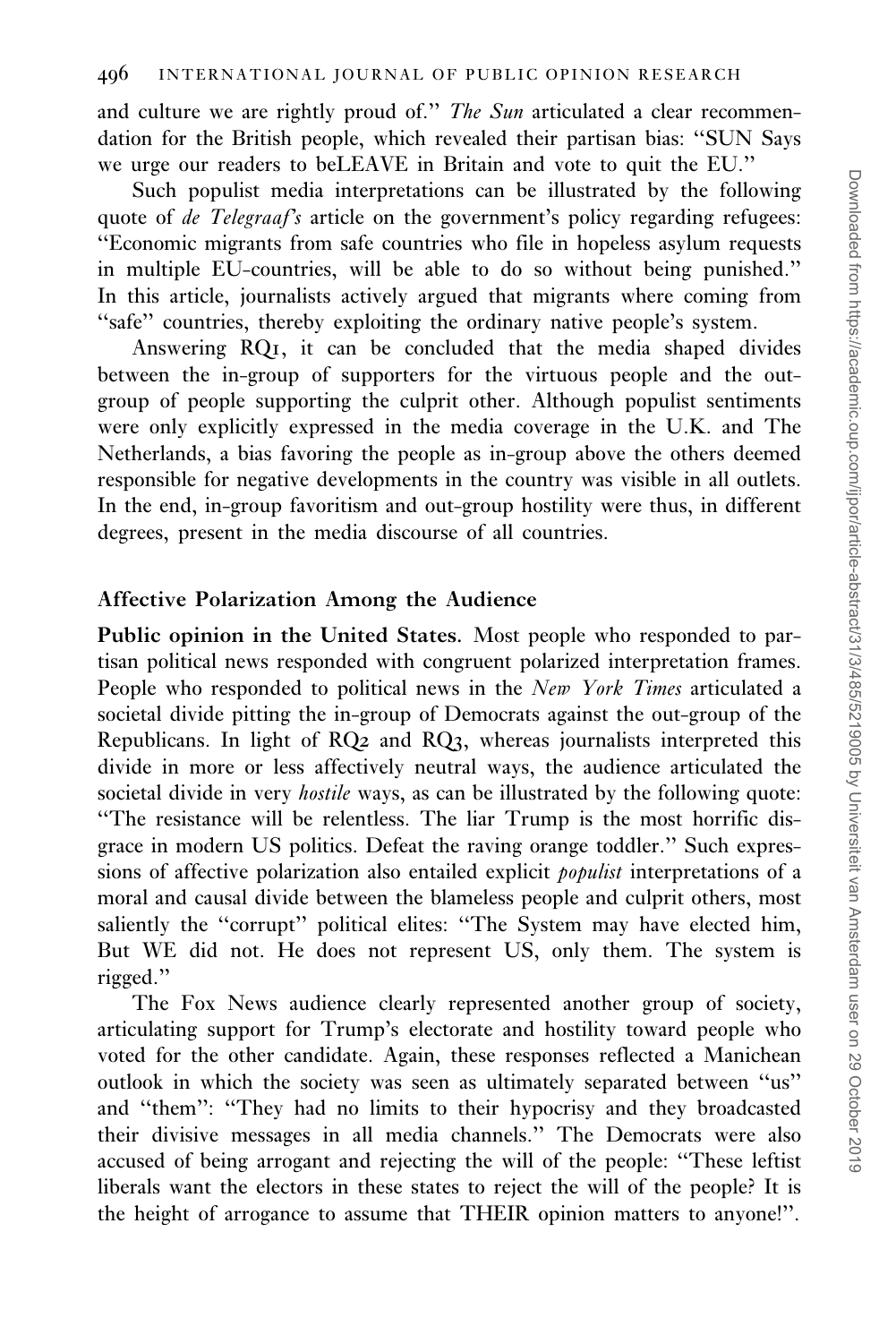The centrality and popular sovereignty of the general will—a core component of populist rhetoric—was explicitly emphasized in people's opposition to Clinton as a candidate for presidency: ''She thought she had enough fraud votes to overcome the will of the people. The dead voters and illegals and hacked voting machines couldn't swing enough votes to overcome the will of the people.'' Citizens' populist sentiments also constructed a boundary between people and the ''evil'' and criminal elites: ''Hillary Clinton is nothing but an evil lying criminal who should have never been allowed to run for President in the first place."

Populist expressions were not reserved to blame attributions on a political level. Citizens also attached exclusionist components to their populist boundary constructions, as illustrated by the following quote: ''Better than allowing illegals to flood the country to afford a win in an election causing jobless Americans to lose their homes. I voted for Donald J. Trump.'' This populist construction opposed the ''blameless'' in-group of Americans to the "culpable" illegal others.

In support of the alleged balance of CNN compared with Fox News and the New York Times, boundary interpretations on both sides of the electoral divide were expressed in responses to political news on CNN's online platform (RQ2). Indeed, some people opposed Trump and his electorate: ''President elect is a chump, anybody that voted for him and can actually feel good about your vote should really be ashamed to be proud of it.'' Other citizens constructed Trump and his supporters as the in-group and Clinton and her electorate as the out-group: ''I'm shocked so many people would want a pathological liar and a known criminal to run this country. I'm thankful every day that she lost.'' CNN thus offered more room for opposing views and deliberation compared with the other outlets in the United States. It can thus be concluded that the partisan divides shaped by the media resonated with the (populist) identity constructions of citizens in their responses to online news.

Public opinion in the U.K. Overall, the pro-Brexit bias of The Sun resonated with the interpretations of citizens (RQ3). People who responded to news on the online pages of The Sun first of all legitimized the Brexit vote as an expression of the people's general will. This defensive stance can be illustrated by the following quote: ''They have no right to block Brexit, if this blocked there is no democracy what so ever. Majority won, for leaving EU and the result must stand.''

People's replies also reflected *populist* interpretations focusing on the elites' failed representation of the people's will: ''Get our laws back, do not be ruled by faceless people in Brussels.'' This populist rationale emphasized that common sense and the will of the people instead of the detached political order in the European Union should be central in political decision-making.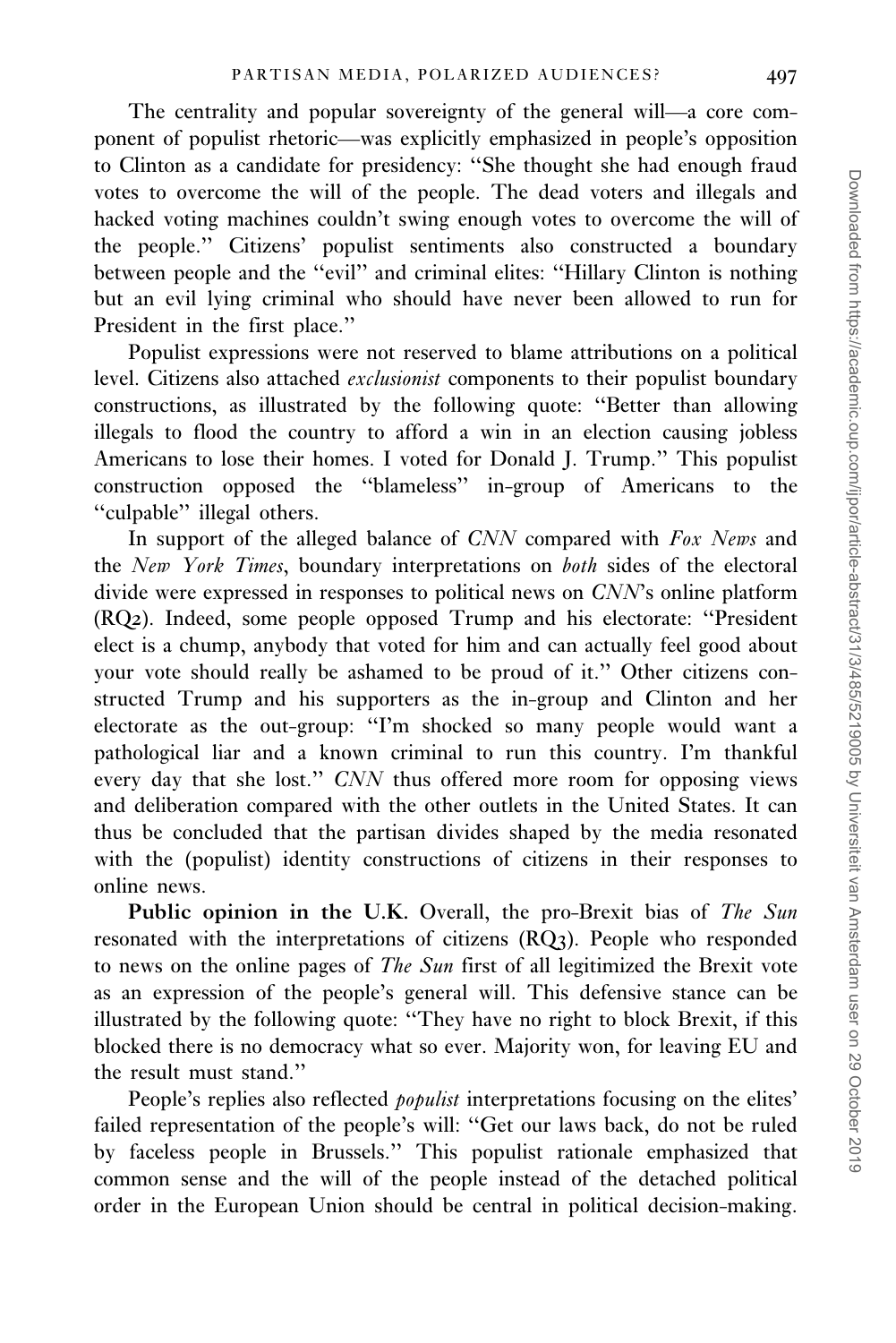Anti-elitism was not only targeted at the political order, the media were also frequently accused of disseminating fake news and biased reporting: ''Sure your team of astute journalistic investigators are racing to the next Big story.'' These accusations were only highlighted when journalists emphasized an interpretation of political affairs that opposed the dominant attitudinal congruent pro-Brexit stance.

Next to emphasizing the opposition between the ordinary people and the elites, replies also reflected nativist perspectives. These expressions constructed the boundary between the "real" British people and others with differing values and norms: ''Born in UK doesn't make you British if you still value the values, culture and traditions of your father's father. For me he is a Syrian or Iranian.'' Such nativist interpretations were relativized by explicitly denying being racist: ''Voting to leave was nothing to do with being a racist but to stem the amount of illegals trying to enter the UK.'' Citizens' boundary construction did reflect very hostile and uncivil sentiments targeted at specific groups in society: ''Islam and its followers hate themselves. What chance does white infidels have against these kiddie fiddling monsters who want their own law allowing pedophilia, beheadings, sex with 9 year olds, women slavery, the list is endless.''

People's interpretations were substantially different in the response sections of The Daily Mirror. In light of RQ3, citizens' discourse reflected a critique of and resistance to the dominant ''remain'' interpretations forwarded by The Daily Mirror. More specifically, people disagreed with the newspaper's emphasis that a lot of negative societal developments should be blamed on the Brexit: "What a load off bollox. We are still a full paying member of the European Union, we haven't left yet, it's likely to take up to 2 years or more. Stop blaming everything on Brexit." The Daily Mirror was also accused of spreading incorrect news: ''Another bullshit Mirror story: what part of Leave can't you understand?''

In light of RQ2, The Guardian predominately contained references to proremain interpretations. Overall, these interpretations were less polarized and more balanced compared with the other newspapers. Citizens who engaged in political discussions on the platform of the Facebook page of The Guardian were more inclined to engage in argumentative discussions, presenting more civil and rational arguments. The Guardian's online platform may in this regard be considered as a space for political deliberation. Although people did criticize the government and its policies, they mostly did not construct hostile populist boundaries between ''us'' and ''them.'' Moreover, populism itself was seen as a problem for people responding to political news: ''Europe being the scapegoat, the ultimate "other" to blame when we don't hold ourselves or our leaders accountable. Conspiracy theories galore.''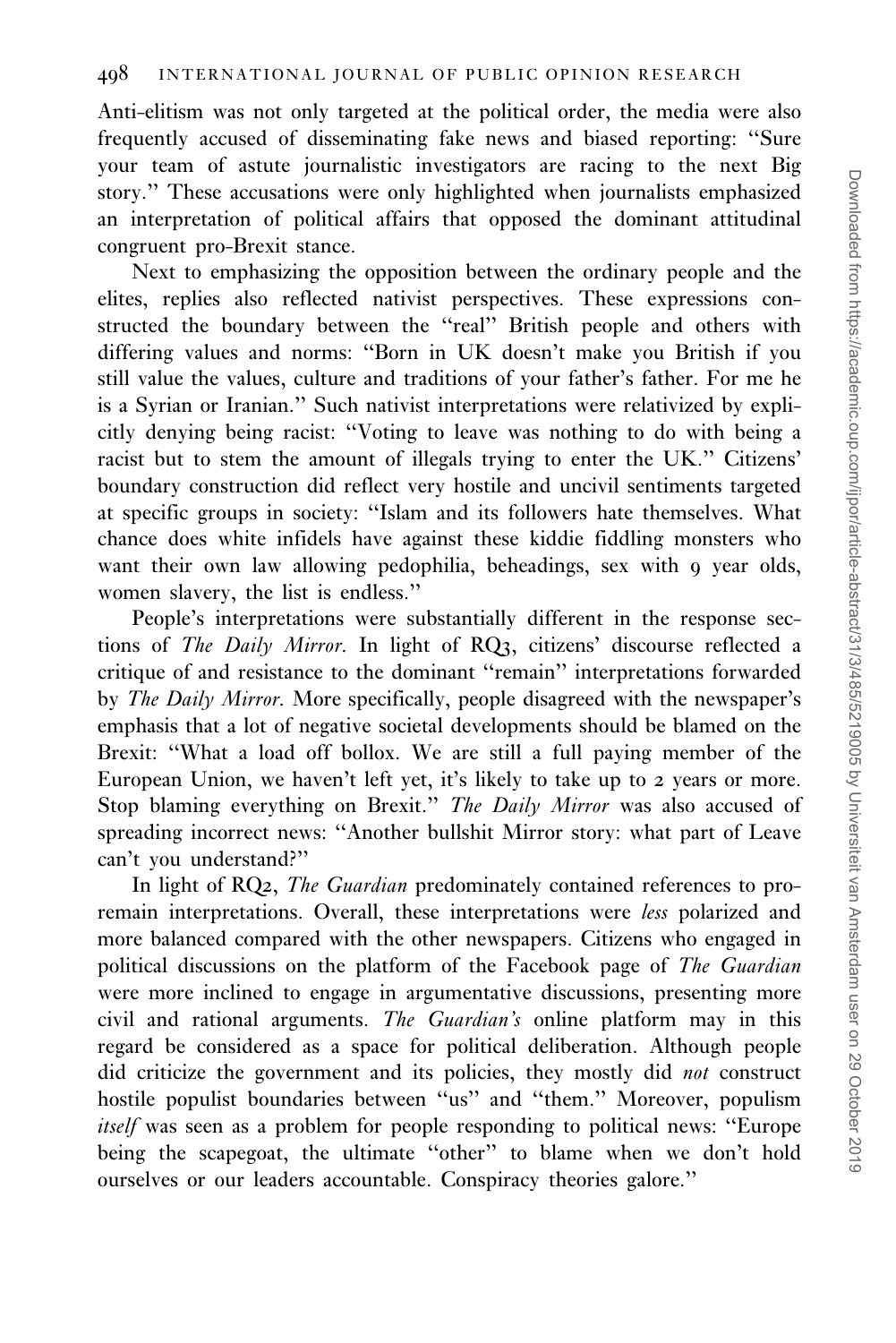Public opinion in The Netherlands. In light of RQ2, hostile populist discourse was constructed in the online response sections on the Facebook page of the tabloid newspaper de Telegraaf. This populist discourse first of all pitted the common Dutch citizens against the corrupt establishment using a highly emotionalized tone: ''Hey, bunch of mentally disabled elites in The Hague, is it so hard to adjust a law? Things we do not want are also forced upon us!''. The national elites were blamed for not representing the people's will and for forcing their policies on the powerless citizens. People's anger was targeted at politicians accused of filling their own pockets: ''Those idiots in The Hague are so stupid and naïve to believe this money is used for a good cause. They are only enriching themselves!''. Anti-elitist interpretations also scapegoated left-wing elites: ''All these leftish people are only filling their own pockets!''.

Dutch citizens' populist boundary constructions also emphasized the divide between the native people and migrants or refugees as the ''evil'' out-groups. According to this populist mindset, refugees were attributed blame for depriving the native people: ''It is absurd that they cannot be send back. They are not political refugees, so get rid of them. They only cause trouble. Are there any inflatable boats left?'' People's construction of the populist boundary between native citizens and migrants reflected a strong sense of relative deprivation. The elites were accused of prioritizing the needs of the fortune-seeking migrants above the needs of their own people: ''Fortune-seekers get everything for free. And the Dutch people? Higher taxes. Having to wait ten years for a house. The government gives you a hard time if you want something as a Dutch citizen. When will this delusion stop?".

Although they voiced hostile expressions targeted at specific groups in society, people perceived that they were falsely accused of being racist: ''We are accused of inhumane racists with gut feelings towards these poor refugees. Now, it's finally clear they we were right all along. Although it is too late now.'' Although populist constructions dominated the tabloid newspaper's response sections, some contributions did not agree with the newspaper's populist bias (RQ3). This can be illustrated by the following reply accusing the newspaper for spreading hate instead of disseminating facts: ''Telegraaf, you continue to spread hate and fear. This is rubbish. And now continue to spread fear across the country.''

In the left-wing broadsheet newspaper de Volkskrant, citizens expressed populist boundary constructions in response to non-populist news reporting (RQ3): ''This man is a dictator because he is not listening to the Dutch population. A fraud who cannot keep his promises.'' The populist boundary constructions are extremely hostile: ''Which ass did he lick? He is not a representative of the Dutch population. He needs to be kicked out of the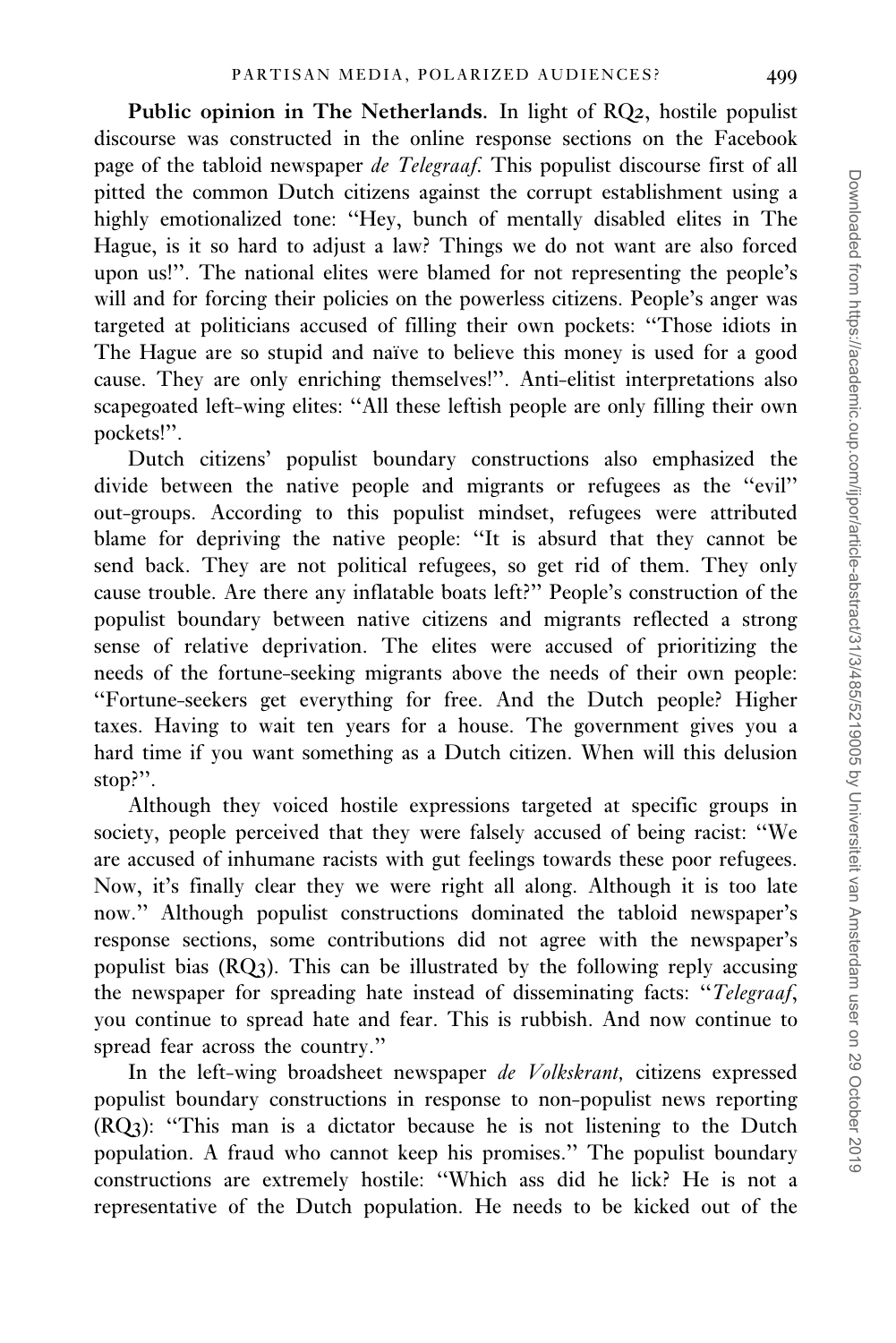country.'' However, in support of a less clearly polarized audience of this newspaper, the online platform of de Volkskrant also gives voice to citizens who explicitly *oppose* populist views: "And the populist propaganda is released again. These people should be ashamed of their selves.''

Similar to the U.K. context, the newspaper was also accused of lying and spreading fake news. These accusations were voiced by citizens whose views counterargue the newspaper's interpretations: ''De Volkskrant is just a Nazi outlet. No facts, only talking from gut feelings targeted at people that criticize the European Union. Fact is that the EU is Hitler's biggest wish and the EU is founded by Nazi's.''

Public opinion in responses to NRC's news contained nativist sentiments, which is incongruent with its overall non-populist news coverage  $(RQ_3)$ . These sentiments pitted the ''superior'' native people's norms, values, and traditions against the ''inferior'' traditions of threatening out-groups: ''I will fight for the culture, norms and values that have always existed in our country. I want to get out of the EU, fortune-seekers need to be kicked out and real refugees need to be prioritized.'' These nativist boundary constructions also emphasized that the power to tolerate belongs to the native people: ''He needs to adjust. It is great that he can speak our language. But when the war is over, he has to go back to his own country.''

#### Discussion

In 2004, [Mudde \(](#page-20-0)2004) argued that we are witnessing a ''populist zeitgeist,'' an era in which populism has spread among political and public discourses all around the globe. In support of this rationale, the election of Donald Trump, the Brexit, and politics in The Netherlands have all been associated with populist uprisings [\(Judis,](#page-20-0) 2016; [Inglehart & Norris,](#page-20-0) 2016). Next to this, U.S. media and public opinion are argued to be dominated by a similar pervasive societal divide, referred to as affective polarization ([Iyengar et al.,](#page-20-0) [2012](#page-20-0)). Still, extant literature has not yet made a comparison between the U.S. and European context to explore how this societal divide is constructed by the media and citizens. This is especially relevant in the light of the flexibility and adaptability of populist discourse to different perceived crises and media settings. To integrate these traditionally separated approaches to comparable phenomena, this article has presented the results of an extensive content analysis of online political news and responses. This analysis was geared toward an in-depth understanding of how the media and citizens constructed a societal divide between ''us'' and ''them,'' and how the frames of the media resonated with citizens' interpretations expressed on social network sites.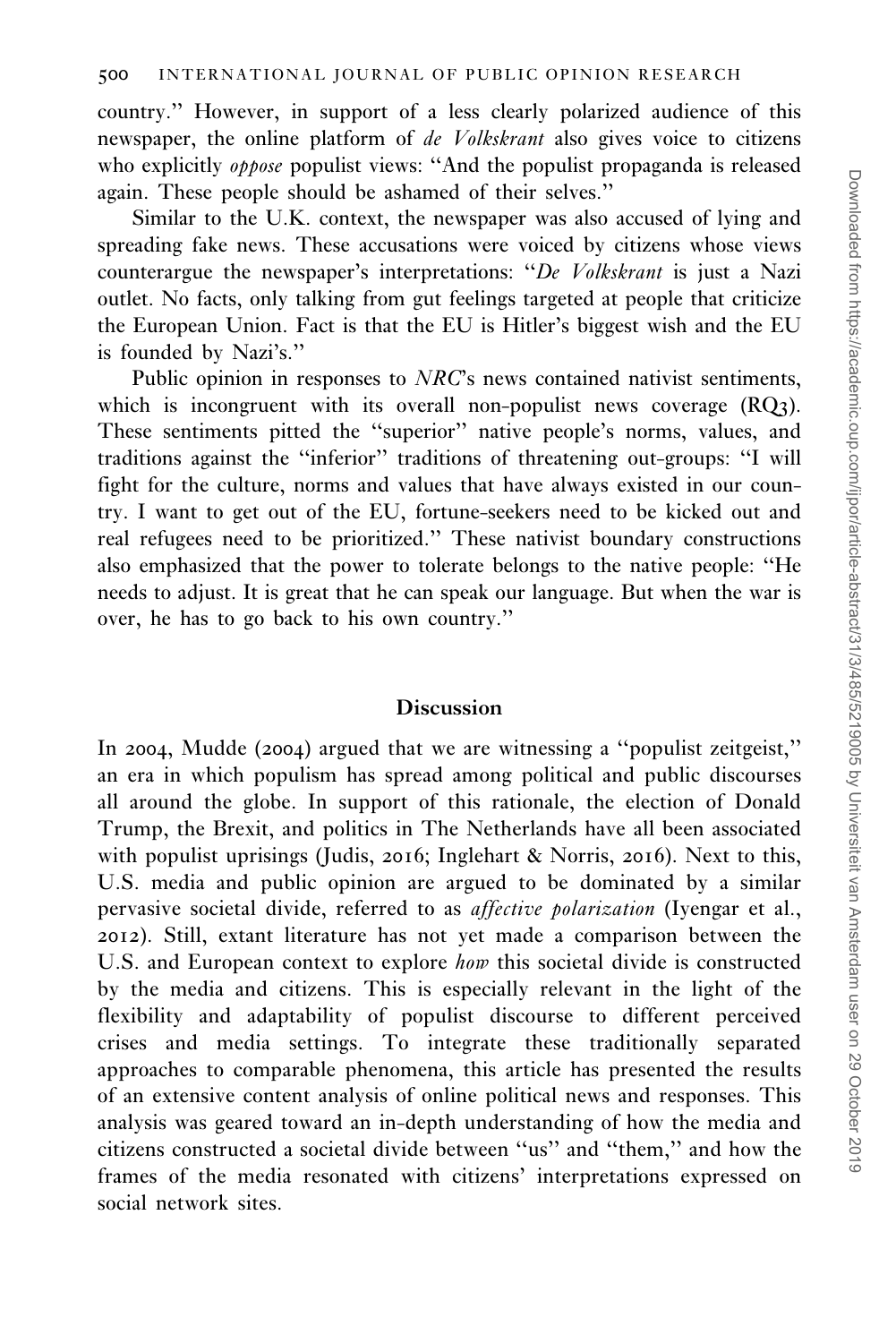The results first of all revealed that the construction of a societal divide was salient in all three contexts. Affective polarization by the media was, however, most clearly expressed in the United States. The tabloid newspapers in the U.K. and The Netherlands actively participated in constructing a populist divide between the innocent people and the culpable elites and societal out-groups. In the United States, the congruence between partisan media and polarized audiences was articulated most explicitly. U.S. citizens frequently articulated a moral and causal opposition between an in-group of ''good'' fellow partisans and an ''evil'' out-group of citizens who voted for the other party. In doing so, these people reinforced the partisan biases articulated by the media. In the Dutch online context, such congruence was far less saliently expressed. People who responded to political news of a left-wing broadsheet outlet that did not engage in populist coverage responded with strong populist sentiments that *did* emphasize the divide between the "good" people and the "evil" elites. In the U.K., a middle position can be identified. Although people responding to partisan pro-leave news predominately articulated a similar divide between the ''good'' people and the ''corrupt'' EU, citizens did not always agree with the media's partisan bias.

These findings can be interpreted in light of the negotiated media effects paradigm ([Gamson & Modigliani,](#page-19-0) 1989). Situated in the context of a multicountry comparison, the findings of this study illustrate that the dominant constructions of a societal divide were not always accepted by the interpreting audience. In The Netherlands, citizens' interpretations deviated strongest from the frames suggested by the media. In the United States, in contrast, the divide between partisans seems to have permeated both the media discourse and public opinion. This underlines the findings of earlier research on the pervasiveness of affective polarization in the United States [\(Greene,](#page-19-0) 1999; [Iyengar et al.,](#page-20-0) 2012). Being among the first contributions to compare the U.S. context to Europe, our findings demonstrate that this divide is not that strong in Europe. In The Netherlands and the U.K., people play different roles in accepting, negotiating, or resisting the articulated viewpoints of the media [\(Hall,](#page-19-0) 1973). But what are the implications of citizens' online expressions for democratic deliberation?

Two alternative perspectives can be forwarded. First of all, the online context may provide citizens with a safe space to voice their opinions and their discontent with the political order. By offering the potential for effortless and asynchronous interaction with other citizens, the online context may hereby positively contribute to democratic deliberation ([Habermas,](#page-19-0) 2006; [Pingree,](#page-21-0) 2007). Alternatively, the online context may foster depersonalization of community membership and perceptions of the absence of ''hard'' norms and values ([Lowry et al.,](#page-20-0) 2016). In that sense, the online context may shape a disinhibited social space that promotes dangerous and antisocial behavior ([Lowry et al.,](#page-20-0) 2016).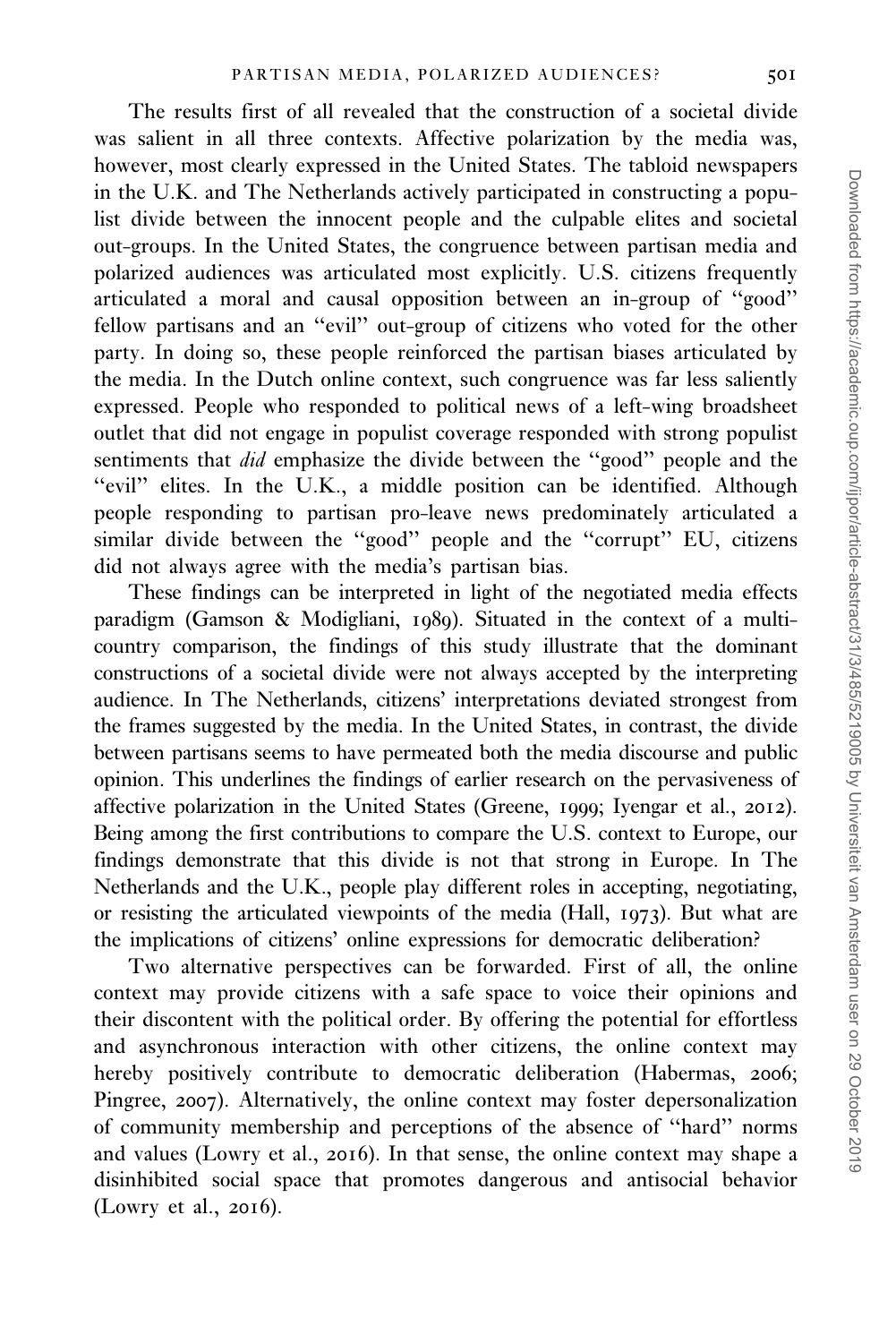The findings of this study can be interpreted in the light of *both* perspectives. For democratic deliberation, it is necessary that people interact and share rational arguments of opposing views [\(Halpern & Gibbs,](#page-20-0) 2013). In the United States, it may be argued that democratic deliberation did not occur. People did, for example, not leave the safe space of their "filter bubbles" as they interpreted partisan news with attitudinally congruent constructions of a societal divide between "us" and "them." Importantly, by means of personalization, filter bubbles can have important democratic implications by shaping the flow of information, only exposing people to information congruent with their interests and prior selections ([Pariser,](#page-21-0) 2011). In the U.K. and The Netherlands, the highly emotionalized, hostile, and one-sided populist interpretations articulated by citizens can also be interpreted as the absence of democratic deliberation. Still, on a positive note, the interpretations of Dutch and British citizens on the online response sections of the broadsheet outlets de Volkskrant, NRC, and The Guardian provide a space for argumentative discussions between people who disagreed.

This study has some limitations. First of all, the qualitative approach taken in this article cannot provide insights into the salience of partisan, polarized, and populist expressions. Moreover, it is not possible to quantify the extent to which the partisan biases of the media were congruent with citizens' interpretations. However, as the aim of this current study was to explore how these societal divides were constructed by the media and citizens in the context of social network sites, we regard the quantification of the emerging themes and congruence as an important next step for future research.

Second, the focus on one social network site, Facebook, may have biased some of our findings. Facebook may give rise to different technological affordances and may cater to the needs of a different audience compared with other social media [\(Ellison & Boyd,](#page-19-0) 2013; [Halpern & Gibbs,](#page-20-0) 2013). More specifically, the online spaces provided by the outlets may only be visited and followed by issue-publics, who selectively expose themselves to the newsfeed of their preferred media outlet [\(Stroud,](#page-21-0) 2008). Facebook, in that sense, attracts a more diversified audience of partisans and non-partisans, who may selectively expose themselves to attitudinally incongruent content.

The selection of three specific country cases can be regarded as another limitation. The Netherlands as prototypical case of salient right-wing populism has been chosen for reasons of maximum variation regarding media systems and the salience of the migration issue in this context. Yet, other European countries that witnessed the rise of similar populism movements, such as Germany, France, or Austria are also relevant. However, these Western European countries are expected to be similar to the Dutch case. Still, future research that includes more similar and dissimilar countries is highly recommended.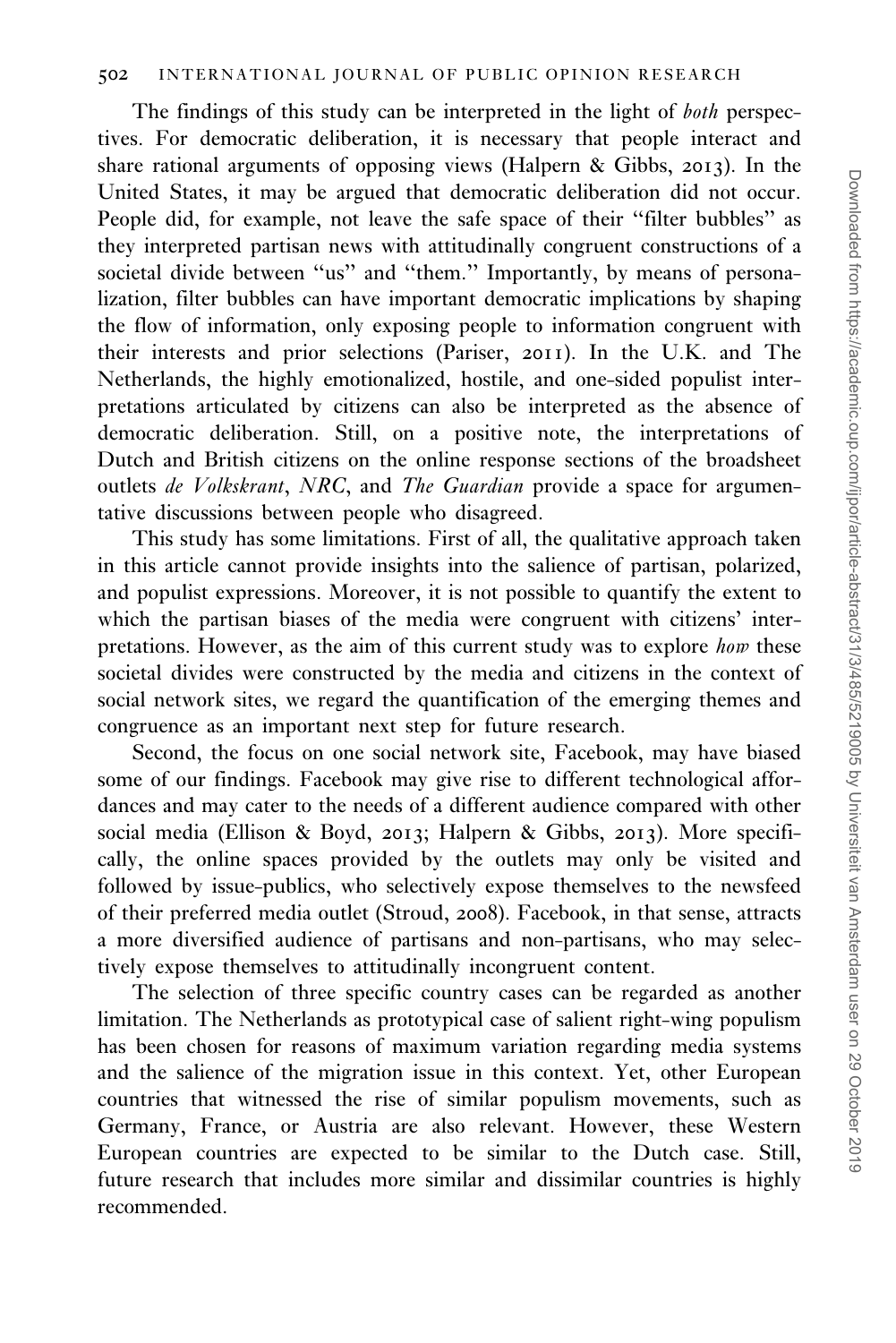<span id="page-19-0"></span>Despite these limitations, this study has demonstrated *how* partisan biases are constructed by the media beyond the typically studied context of the United States. This study further demonstrated how populist interpretations are constructed in public opinion. In the midst of the rise of populism throughout the globe, this article has contributed to our understanding of how social network sites may provide a platform for such identification processes.

#### References

- Albertazzi, D., & McDonnell, D. (2008). Twenty-first century populism: The spectre of Western European Democracy. Basingstoke, England: Palgrave Macmillan.
- Bartlett, J., Birdwell, J., & Littler, M. (2011). The new face of digital populism. London, England: Demos.
- Bos, L., Van der Brug, W., & De Vreese, C. H. (2013). An experimental test of the impact of style and rhetoric on the perception of right-wing populist and mainstream party leaders. Acta Politica, 48, 192-208.
- Canovan, M. (1999). Trust the people! Populism and the two faces of democracy. Political Studies, 47, 2–16.
- Castells, M. (2007). Communication, power and counter-power in the network society. International Journal of Communication, 1, 238–266.
- Elchardus, M., & Spruyt, B. (2016). Populism, persistent republicanism and declinism. An empirical analysis of populism as a thin ideology. Government and Opposition,  $5I(1)$ ,  $11I-133$ .
- Ellison, N. B., & Boyd, D. (2013). Sociality through social network sites. In W. H. Dutton (Ed.), The Oxford handbook of internet studies (pp. 151-172). Oxford, UK: Oxford University Press.
- Esser, F., Stepińska, A., & Hopmann, D. N. (2017). Populism and the media: Crossnational findings and perspectives. In T. Aalberg, F. Esser, C. Reinemann, J. Strömbäck  $\&\,C.$  H. de Vreese (Eds.), *Populist political communication in Europe* (pp.  $365-381$ ). New York and London: Routledge.
- Fiorina, M. P., & Abrams, S. J. (2008). Political polarization in the American public. Annual Review of Political Science, 11, 563–588.
- Gamson, W. A., & Modigliani, A. (1989). Media discourse and public opinion on nuclear power: A constructionist approach. American Journal of Sociology,  $q_5(i)$ ,  $i-37$ .
- Glaser, B. G., & Strauss, A. L. (1967). The discovery of grounded theory: Strategies for qualitative research. Chicago, IL: Aldine.
- Greene, S. (1999). Understanding party identification: A social identity approach. Political Psychology, 20: 393–403.
- Habermas, J. (2006). Political communication in media society: Does democracy still enjoy an epistemic dimension? The impact of normative theory on empirical research. Communication Theory, 16, 411-426.
- Hall, S. (1973). Encoding/Decoding. In S. Hall, D. Hobson, A. Lowe & P. Tillis (Eds.), Culture, media, language (pp. 128–138). London: Hutchinson.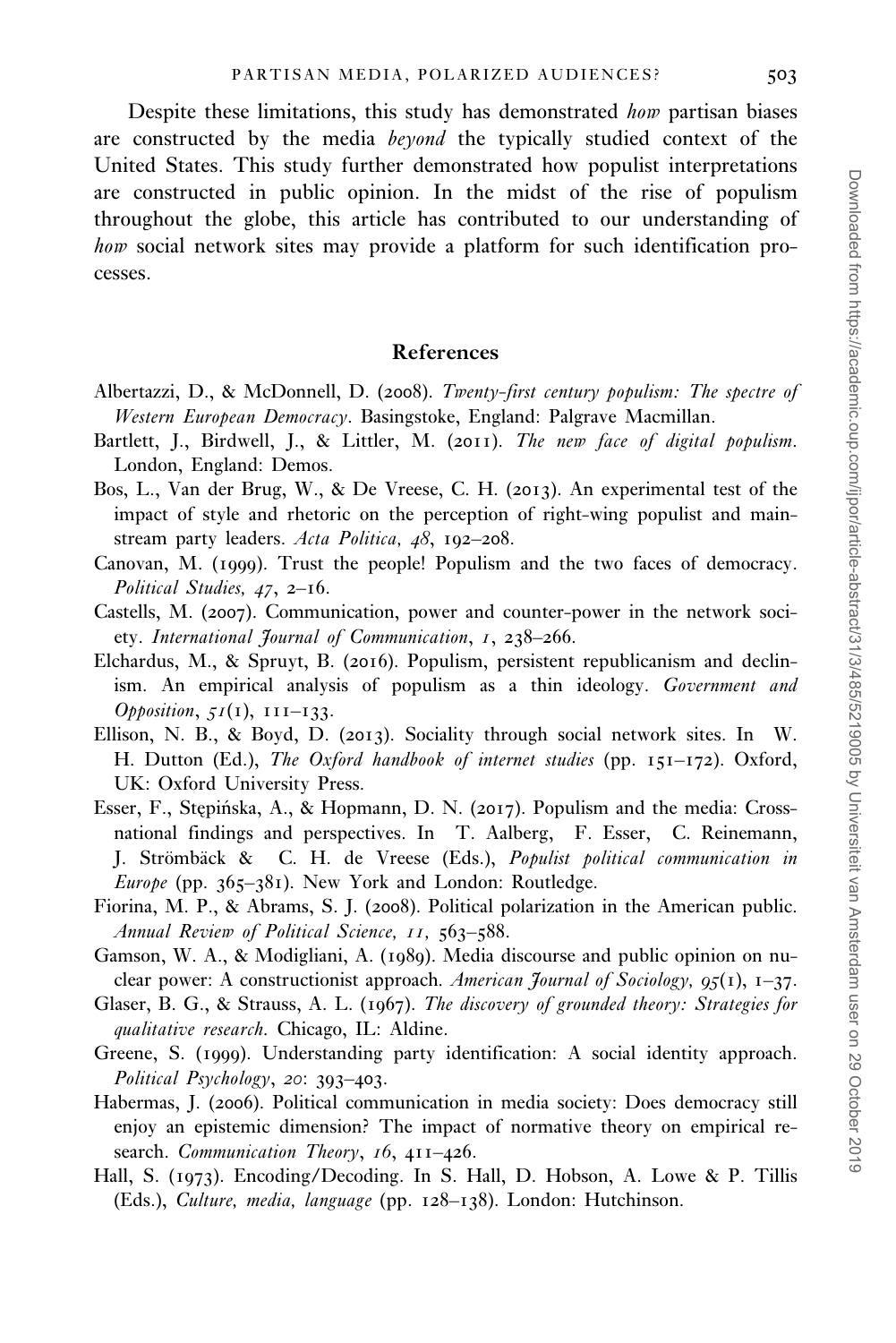- <span id="page-20-0"></span>Halpern, D., & Gibbs, J. L. (2013). Social media as a catalyst for online deliberation? Exploring the affordances of Facebook and YouTube for political expression. Computers in Human Behavior, 29, 1159–1168.
- Hameleers, M., Bos, L., & de Vreese, C. H. (2017). The appeal of media populism: The media preferences of citizens with populist attitudes. Mass Communication and  $Society, 20, 481 - 504.$
- Hampton, K. N. (2016). Persistent and pervasive community: New communication technologies and the future of community. American Behavioral Scientist,  $60(1)$ , 101–124.
- Hogg, M. A., Meehan, C., & Farquharson, J. (2010). The solace of radicalism: Self uncertainty and group identification in the face of threat. Journal of Experimental Social Psychology,  $46(6)$ , 1061–1066.
- Inglehart, R. F., & Norris, P. (2016). Trump, Brexit, and the rise of populism: Economic have-nots and cultural backlash. Working Paper No. 16-026. John F. Kennedy School of Government at the Harvard Kennedy School. Retrieved from [.](https://research.hks.harvard.edu/publications)
- Iyengar, S., Sood, G., & Lelkes, Y. (2012). Affect, not ideology: A social identity perspective on polarization. Public Opinion Quarterly, 76, 405–431.
- Iyengar, S., & Westwood, S. J. (2015). Fear and loathing across party lines: New evidence on group polarization. American Journal of Political Science, 59, 690–707.
- Jagers, J., & Walgrave, S. (2007). Populism as political communication style: An empirical study of political parties' discourse in Belgium. *European Journal of* Political Research, 46, 319–345.
- Judis, J. B. (2016, October 13). Us versus them: The birth of populism. The Guardian. Retrieved from [.](https://www.theguardian.com/politics/2016/oct/13/birth-of-populism-donald-trump)
- Krämer, B. (2014). Media populism: A conceptual clarification and some theses on its effects. Communication Theory,  $24(1)$ ,  $42-60$ .
- Kriesi, H.-P., Grande, E., Lachat, R., Dolezal, M., Bornschier, S., & Frey, T. (2006). Globalization and the transformation of the national political space: six European countries compared. European Journal of Political Research, 45, 921–956.
- Laclau, E. (1977). Towards a theory of populism. In: Politics and ideology in Marxist theory. London: New Left Books.
- Lévy, P. (2000). Collective intelligence: Mankind's emerging world in cyberspace. New York, NY: Perseus.
- Lowry, P. B., Zhang, J., Wang, C., & Siponen, M. (2016). Why do adults engage in cyberbullying on social media? An integration of online disinhibition and deindividuation effects with the social structure and social learning model. Information Systems Research, 27, 962–986.
- Matthes, J., & Schmuck, D. (2017). The effects of anti-immigrant right-wing populist ads on implicit and explicit attitudes: A moderated mediation model. Communication *Research*,  $44, 556 - 581$ .
- Mazzoleni, G. (2008). Populism and the media. In D. Albertazzi & D. McDonnell (Eds.), Twenty-First Century populism: The spectre of Western European democracy (pp. 49–64). Basingstoke: Palgrave Macmillan.
- Mazzoleni, G., Stewart, J., & Horsfield, B. (2003). The media and neo-populism: A contemporary comparative analysis. Westport, CT: Praeger.
- Mudde, C. (2004). The populist zeitgeist. Government and Opposition, 39, 542–564.